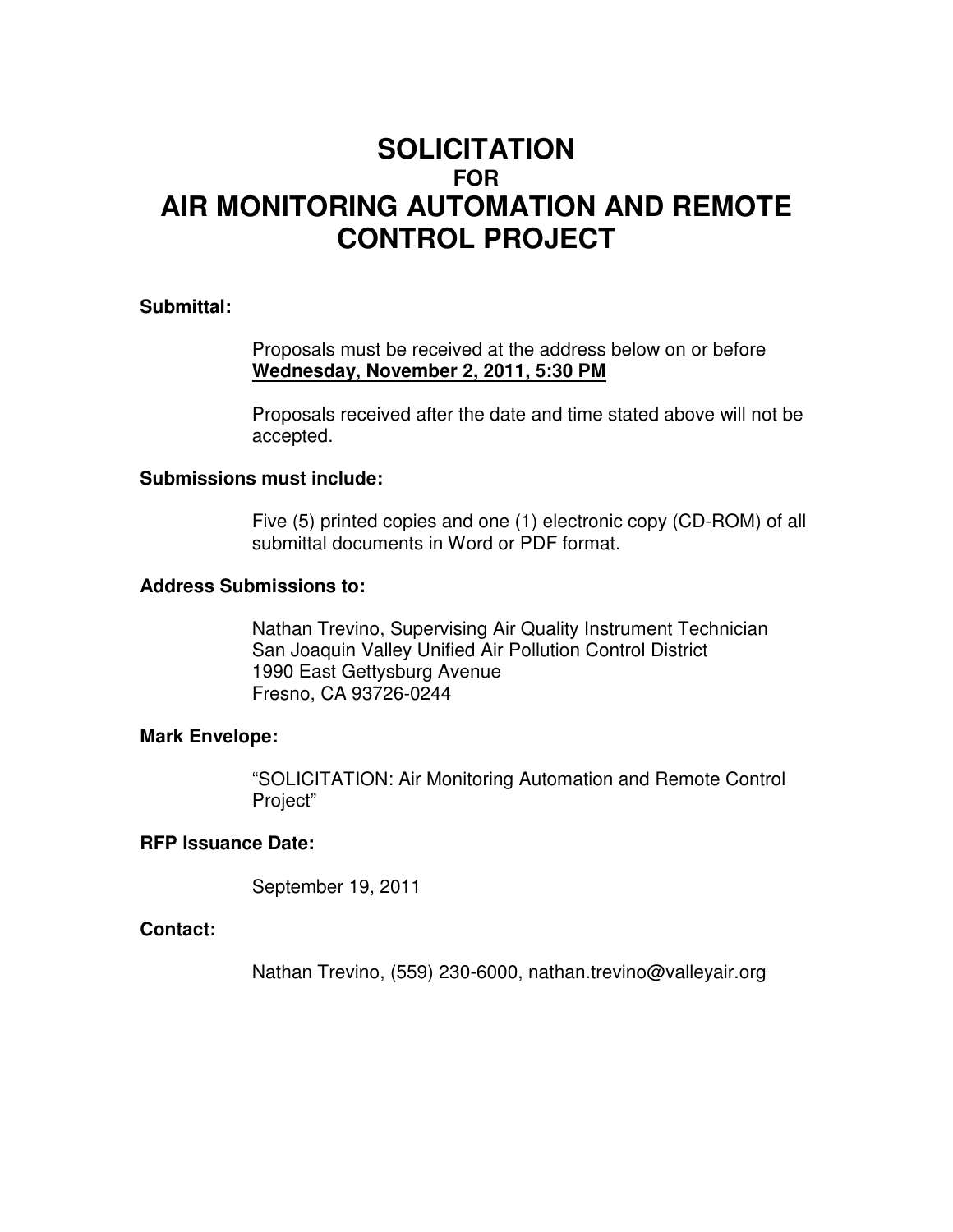# **TABLE OF CONTENTS**

| 1.0           |         |                                                 |  |
|---------------|---------|-------------------------------------------------|--|
| 1.1           |         |                                                 |  |
| 1.2           |         |                                                 |  |
| 1.3           |         |                                                 |  |
|               | 1.3.1   |                                                 |  |
|               | 1.3.1.1 |                                                 |  |
|               | 1.3.1.2 |                                                 |  |
|               | 1.3.1.3 | Air Quality Data Management System (AQDMS)  11  |  |
|               | 1.3.1.4 |                                                 |  |
|               | 1.3.1.5 |                                                 |  |
| 1.4           |         |                                                 |  |
| 1.5           |         |                                                 |  |
| 2.0           |         | <b>PERFORMANCE REQUIREMENTS &amp; TECHNICAL</b> |  |
|               |         |                                                 |  |
| 2.1           |         |                                                 |  |
|               | 2.1.1   |                                                 |  |
|               | 2.1.2   |                                                 |  |
|               | 2.1.3   |                                                 |  |
|               | 2.1.4   |                                                 |  |
|               | 2.1.5   |                                                 |  |
|               | 2.1.6   |                                                 |  |
|               | 2.1.7   |                                                 |  |
|               | 2.1.8   |                                                 |  |
|               | 2.1.9   |                                                 |  |
|               |         |                                                 |  |
|               | 2.1.11  |                                                 |  |
| $2.2^{\circ}$ |         |                                                 |  |
|               | 2.2.1   |                                                 |  |
|               | 2.2.2   |                                                 |  |
|               | 2.2.2.1 |                                                 |  |
|               | 2.2.2.2 |                                                 |  |
|               | 2.2.2.3 |                                                 |  |
|               | 2.2.3   |                                                 |  |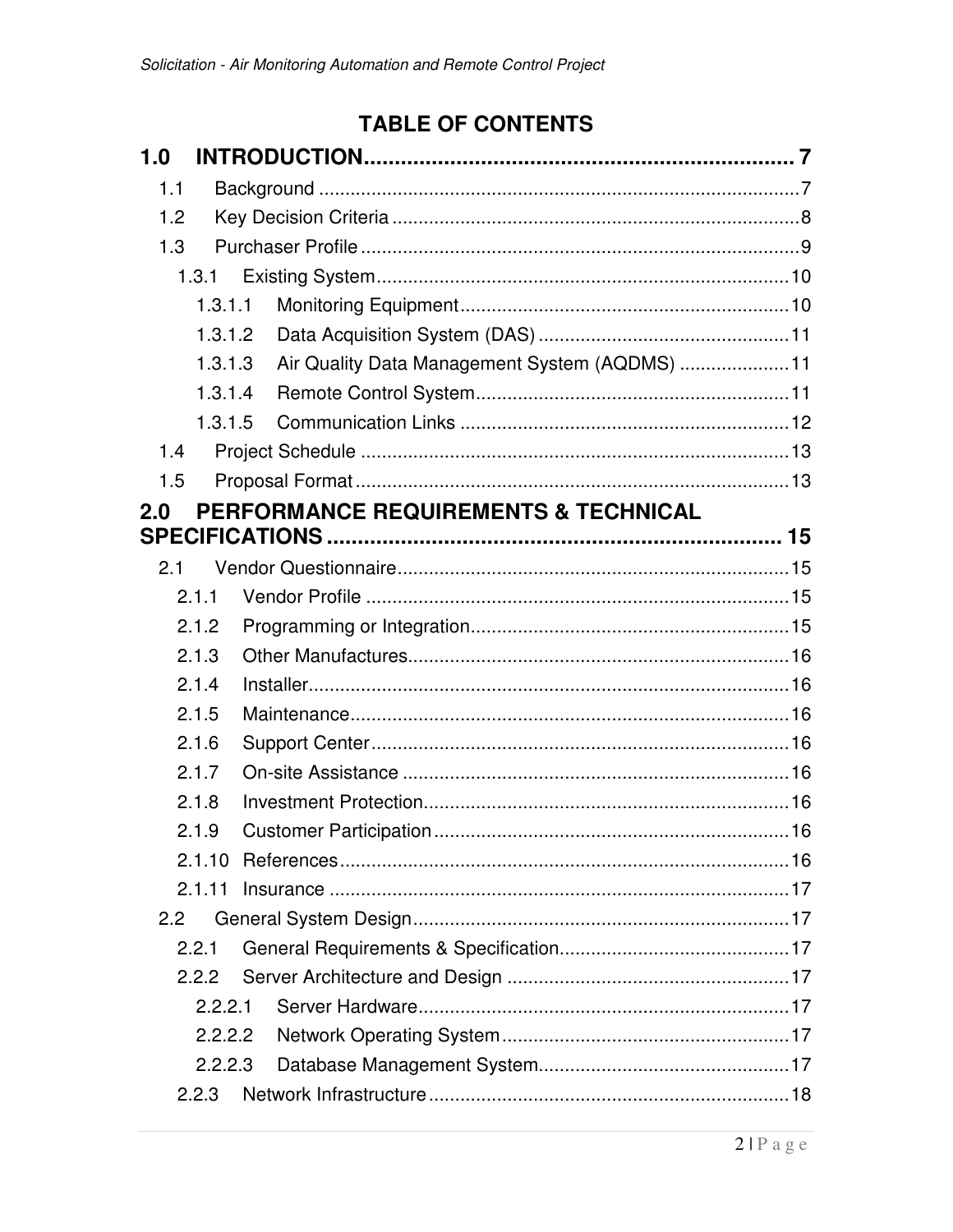| 2.2.4    |                                                                      |  |
|----------|----------------------------------------------------------------------|--|
| 2.2.5    |                                                                      |  |
| 2.2.6    |                                                                      |  |
| 2.3      |                                                                      |  |
| 2.3.1    |                                                                      |  |
| 2.4      |                                                                      |  |
| 2.4.1    |                                                                      |  |
| 2.4.1.1  |                                                                      |  |
| 2.4.1.2  |                                                                      |  |
| 2.4.2    | Automation, Remote Communications and Remote Control                 |  |
| 2.4.2.1  |                                                                      |  |
| 2.4.2.2  |                                                                      |  |
| 2.4.2.3  | Remote Control of Data Acquisition System (DAS) 21                   |  |
| 2.4.2.4  | Power Cycling of Data Acquisition System (DAS) 21                    |  |
| 2.4.2.5  |                                                                      |  |
| 2.4.2.6  |                                                                      |  |
| 2.4.2.7  |                                                                      |  |
| 2.4.2.8  | Remote Real-Time Display and Control of Strip Charts22               |  |
| 2.4.2.9  |                                                                      |  |
| 2.4.2.10 |                                                                      |  |
| 2.4.2.11 |                                                                      |  |
| 2.4.2.12 |                                                                      |  |
|          |                                                                      |  |
|          |                                                                      |  |
|          |                                                                      |  |
|          |                                                                      |  |
|          |                                                                      |  |
|          | 2.4.2.17.1 Interaction with Air Monitoring Analyzers and Equipment24 |  |
|          |                                                                      |  |
|          |                                                                      |  |
|          |                                                                      |  |
|          |                                                                      |  |
|          |                                                                      |  |
|          |                                                                      |  |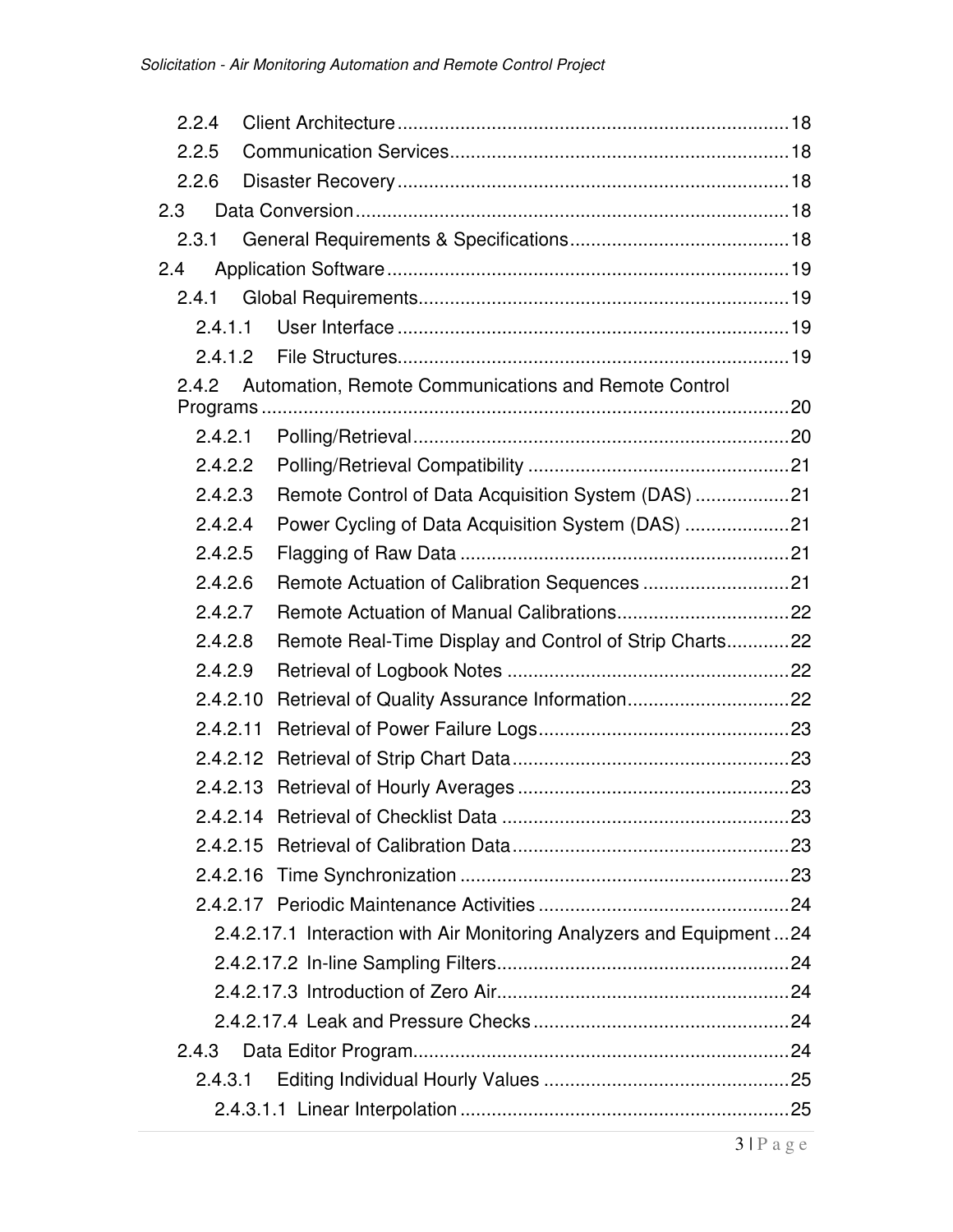| 2.4.3.3                                                          |  |
|------------------------------------------------------------------|--|
|                                                                  |  |
| 2.4.4.1                                                          |  |
|                                                                  |  |
|                                                                  |  |
|                                                                  |  |
|                                                                  |  |
|                                                                  |  |
|                                                                  |  |
|                                                                  |  |
|                                                                  |  |
|                                                                  |  |
| 2.4.4.1.10 Restoration to Previously Edited or Unedited State 28 |  |
|                                                                  |  |
|                                                                  |  |
| 2.4.5.1                                                          |  |
| 2.4.5.2 Preventative Maintenance Schedule Program29              |  |
| 2.4.5.3                                                          |  |
|                                                                  |  |
|                                                                  |  |
| 2.4.5.3.3 Theoretical vs. Actual Calibration Data Report 30      |  |
| 2.4.5.4                                                          |  |
|                                                                  |  |
| 2.4.5.4.2 Number and Date of Precision Calibrations30            |  |
|                                                                  |  |
| 2.4.5.4.4 Net Data Logger Response After Corrections30           |  |
| 2.4.5.4.5 Net Data Logger Response with No Corrections 30        |  |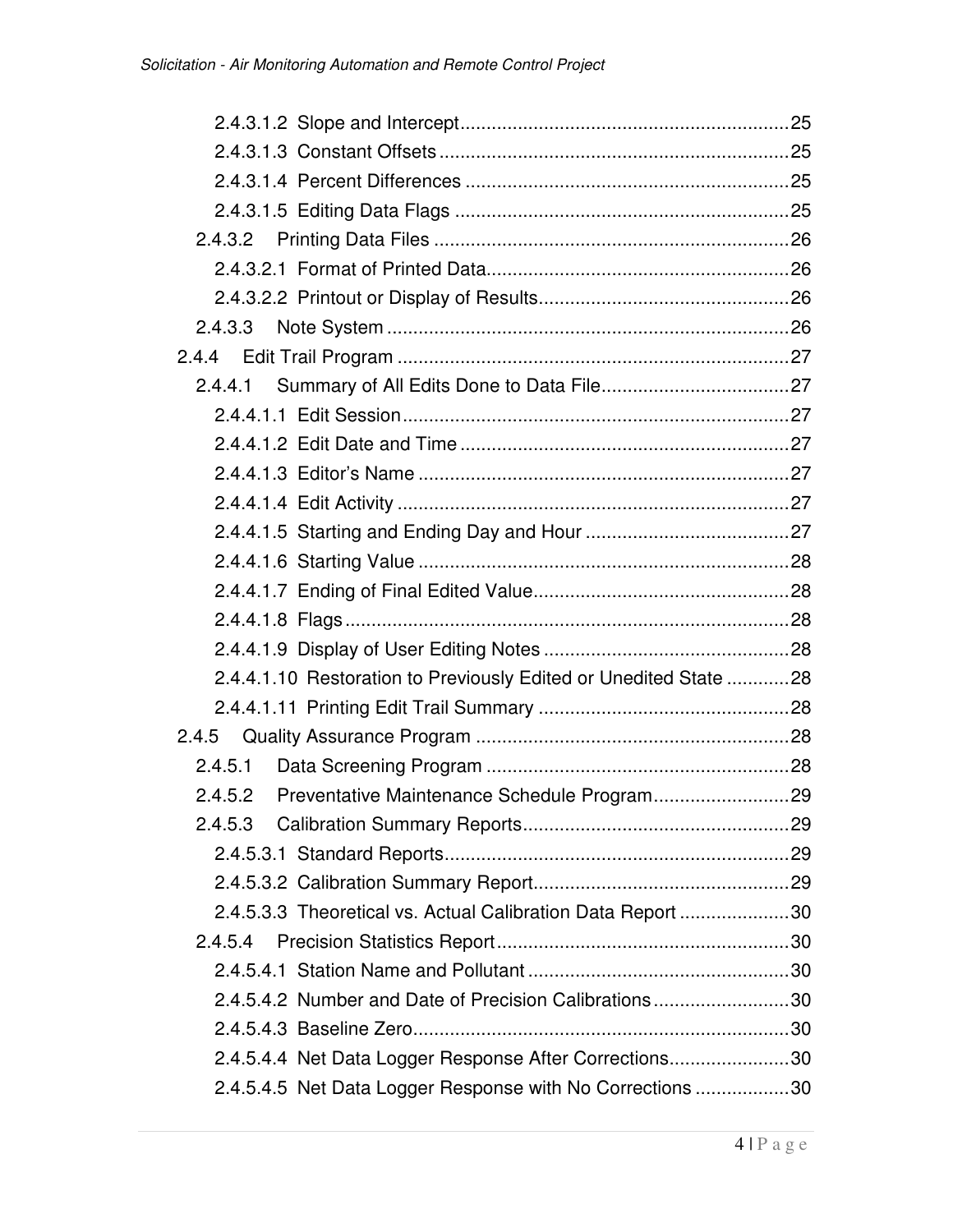| 2.4.5.5 |                                                           |  |
|---------|-----------------------------------------------------------|--|
| 2.4.5.6 |                                                           |  |
| 2.4.5.7 |                                                           |  |
| 2.4.5.8 |                                                           |  |
| 2.4.5.9 |                                                           |  |
| 2.4.6   |                                                           |  |
| 2.4.6.1 |                                                           |  |
|         |                                                           |  |
| 2.4.7   |                                                           |  |
| 2.4.8   |                                                           |  |
| 2.4.9   |                                                           |  |
|         | AIR Quality system (AQS) Generation Program 34            |  |
| 2.4.10  |                                                           |  |
| 2.4.11  | Precision and Accuracy Reporting System (PARS) Generation |  |
|         |                                                           |  |
|         |                                                           |  |
|         |                                                           |  |
|         |                                                           |  |
| 3.0     |                                                           |  |
| 3.1     |                                                           |  |
| 3.1.1   |                                                           |  |
| 3.1.2   |                                                           |  |
| 3.2     |                                                           |  |
| 3.2.1   |                                                           |  |
| 3.2.2   |                                                           |  |
| 3.2.3   |                                                           |  |
| 3.3     |                                                           |  |
| 3.3.1   |                                                           |  |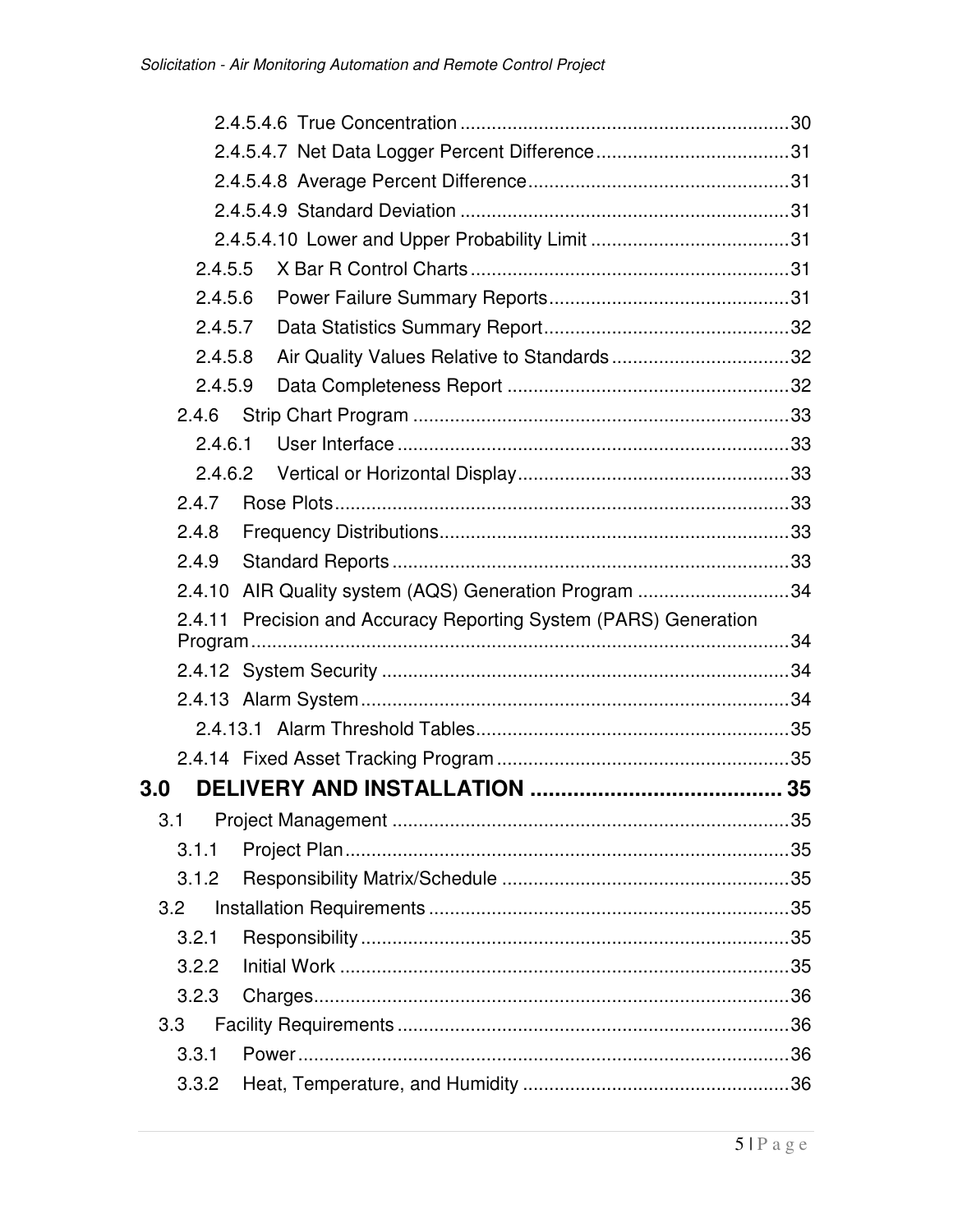|     | 3.3.3   |  |
|-----|---------|--|
| 3.4 |         |  |
| 3.5 |         |  |
|     | 3.5.1   |  |
|     | 3.5.2   |  |
|     | 3.5.3   |  |
|     | 3.5.4   |  |
| 3.6 |         |  |
| 4.0 |         |  |
| 4.1 |         |  |
|     | 4.1.1   |  |
|     | 4.1.2   |  |
|     | 4.1.3   |  |
| 4.2 |         |  |
| 4.3 |         |  |
|     | 4.3.1   |  |
|     | 4.3.2   |  |
|     | 4.3.3   |  |
|     | 4.3.4   |  |
|     | 4.3.5   |  |
|     | 4.3.6   |  |
|     | 4.3.7   |  |
|     | 4.3.8   |  |
|     |         |  |
|     |         |  |
|     |         |  |
|     | 4.3.8.4 |  |
|     | 4.3.9   |  |
|     | 4.3.9.1 |  |
|     | 4.3.9.2 |  |
| 5.0 |         |  |
| 6.0 |         |  |
| 6.1 |         |  |
| 6.2 |         |  |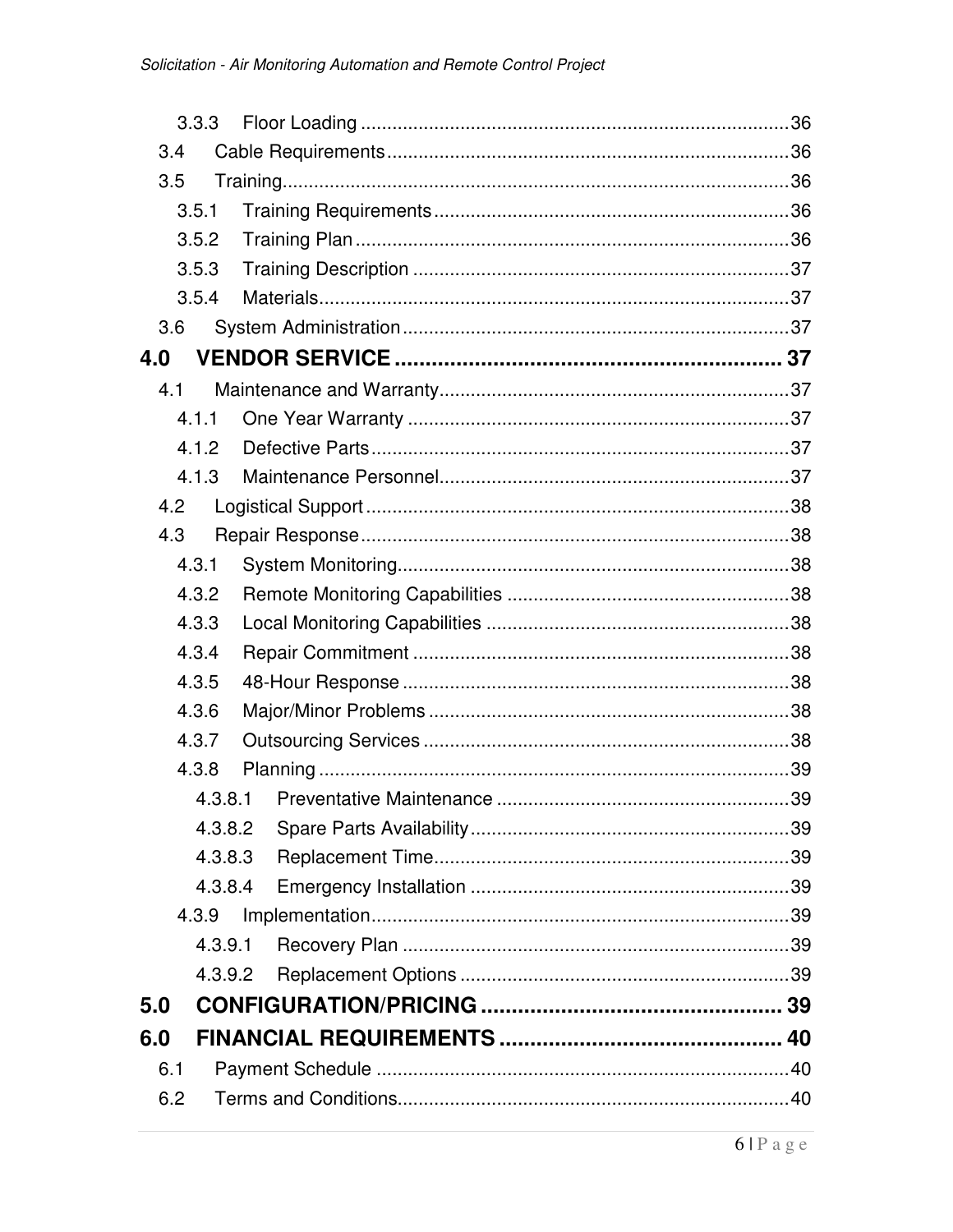# **1.0 INTRODUCTION**

### **1.1 Background**

The San Joaquin Valley Air Pollution Control District (District) was formed in 1991 to assume general responsibility for air pollution control in the San Joaquin Valley Air Basin. This air basin consists of the seven counties of Fresno, Kings, Madera, Merced, San Joaquin, Stanislaus, and Tulare – plus the Valley portion of Kern County. The District currently operates a comprehensive ambient air monitoring network throughout the San Joaquin Valley Air Basin. The monitoring equipment operates continuously and must be maintained to meet strict federal and state performance criteria. The proper operation of air monitoring equipment is critical as robust air quality data is necessary to determine the District's progress toward achieving state and federal air quality standards, document air quality trends, assess the benefits of emission control strategies, develop air quality attainment plans, and forecast daily air quality.

Recently, the District decided to explore modernizing its station-level data acquisition system (DAS) and it network-level air quality data management system (AQDMS). The intent of this modernization effort is to streamline operations, enhance automation of tasks, and increase the level of remote control of air monitoring station operations. The District believes that efforts to automate air monitoring tasks and allow remote connection to, and control of, air monitoring stations are essential to ensure that new air monitoring mandates and monitoring data needs can be efficiently met. Specific areas of concern include, but are not limited to, the labor intensive analysis of monitoring data for quality assurance (QA) and quality control (QC) purposes, the labor and travel intensive periodic maintenance of air quality monitoring devices and auxiliary equipment, and the labor and travel intensive calibration of air quality monitoring devices and auxiliary equipment.

In order to evaluate the potential for automation and remote connection/control of air monitoring activities and tasks, the District has decided to conduct a pilot project at its Air Monitoring Automation and Remote Control Laboratory. The purpose of this document is to solicit proposals from parties interested in providing a complete and operational system for the pilot project, including labor, materials, transportation, equipment, miscellaneous services, etc. required to accomplish this result. The "system" must include an AQDMS, DAS, and all other equipment and parts necessary to accomplish the automation and remote connection/control objectives. Anything that may be reasonably construed as a necessary part of the system and its complete installation must be included, whether or not specifically shown or mentioned. All work must be done by the contractor and materials supplied by the contractor must conform to the latest codes and ordinances.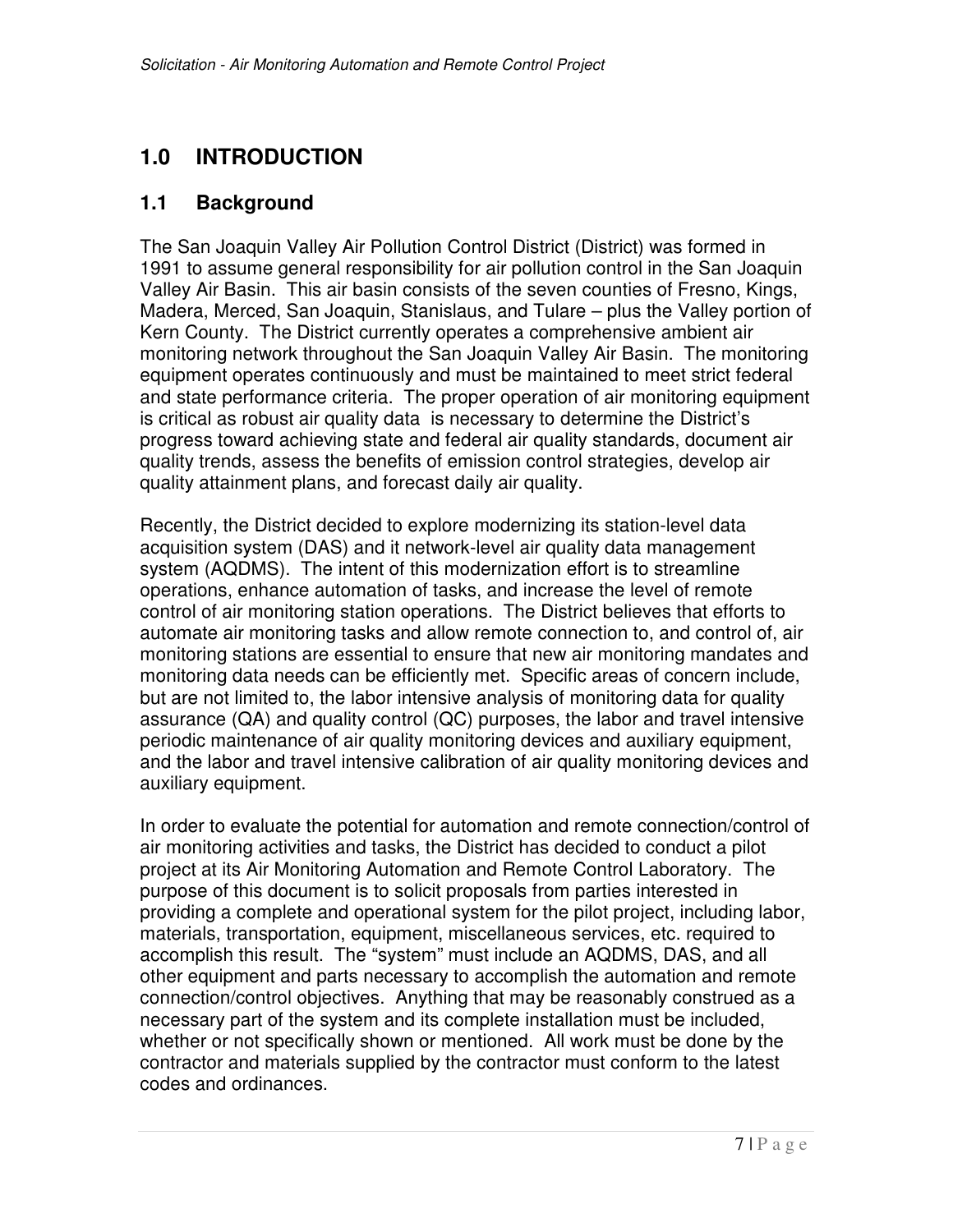Throughout the text of this document the words 'may', 'should', and 'must' will be used. They are hereby defined as follows:

- **May** is defined as an element which can be included in the proposal at the choice of the responding vendor. Failure to include will not penalize the responder.
- **Should** is defined as an element that the District prefers be included in the proposal. Failure to include will negatively impact the rating of the proposal, but will not result in disqualification.
- **Must** is defined as a mandatory element to be included in the proposal. Failure to include will result in disqualification of the response.

This document is intended to provide a standard for evaluating alternatives and to allow the vendor flexibility in providing the most appropriate and cost-effective system. The receipt of proposals does not obligate the District to purchase any system. Selection of the successful responding vendor will be based on the District's judgment of the proposal most nearly meeting District needs. The lowest cost response may not necessarily be chosen. After selection of the successful response, if any, and prior to signing a contract for implementation, the District may modify, by mutual agreement, the system requirements by adding or deleting specific equipment or optional features.

Preferences will be given to the vendor providing a comprehensive, cost-effective solution for current specifications, future capacity requirements, and ongoing service and support needs.

# **1.2 Key Decision Criteria**

The following, as defined, are the basis for evaluating proposals:

- **Increased efficiencies at the desktop**: air quality data collection and analysis tools that help individual employees work more productively at the desktop. Easy-to-use applications must be available, providing features that automate or shorten repetitive tasks, and give District employees fast access to the information needed to perform their jobs. Easy transfer of displays (i.e., graphs, charts, etc.) to Microsoft Word and Excel.
- **Automation and Remote Connection/Control**: automation and/or remote control of tasks including, but not limited to, analysis/review of monitoring data for quality QA/QC purposes, periodic maintenance of air quality monitoring devices and auxiliary equipment, and the calibration of air quality monitoring devices and auxiliary equipment.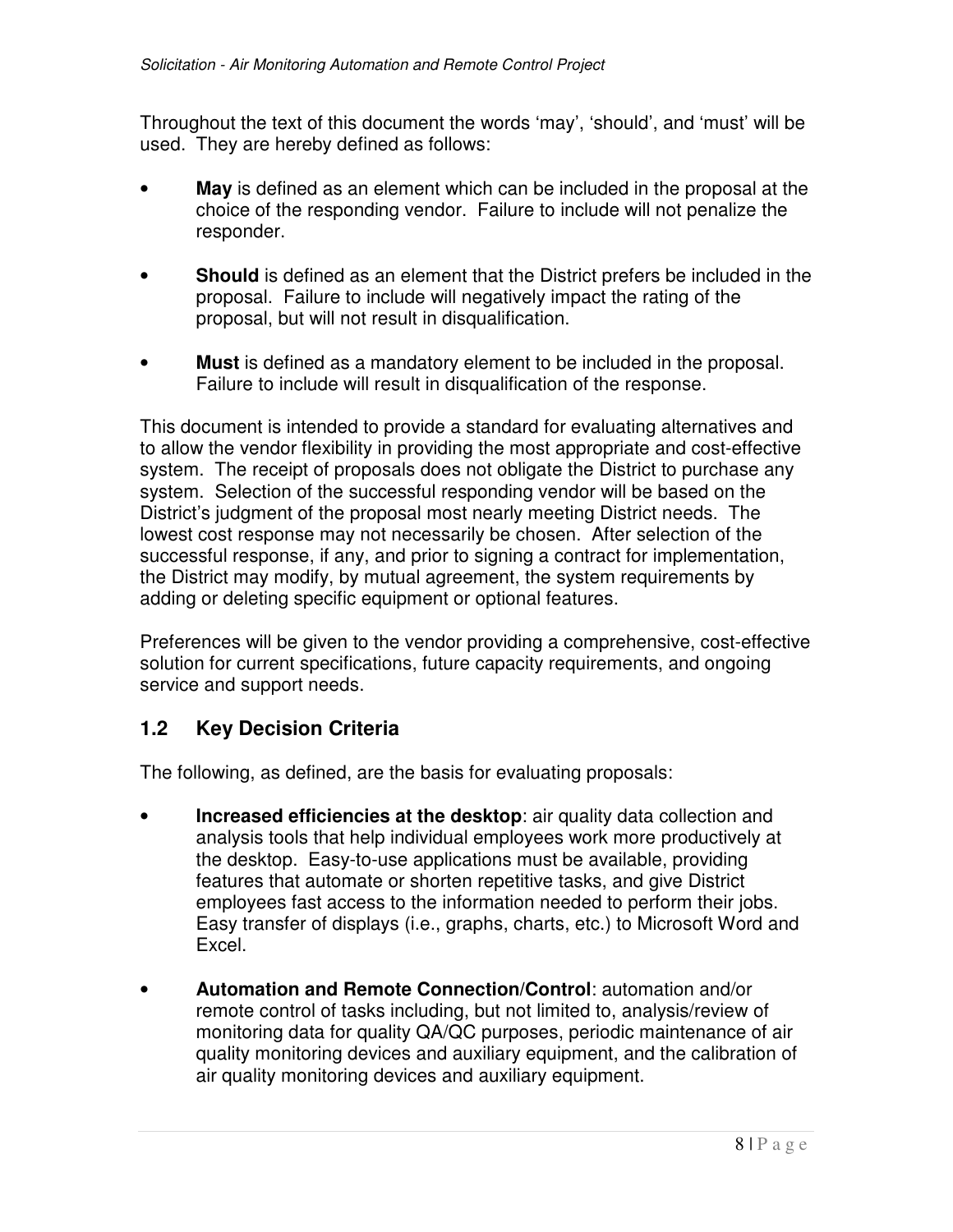- **Service capabilities**: remote serviceability, technical support of the entire air quality data management system and applications, and vendor reputation. Service must be provided through a single point of contact.
- **Asset protection**: the ability to provide a platform that accommodates future technologies and allow a smooth, cost-effective migration path. The system should have an open architecture and adhere to industry standards. There must be modular, cost-effective growth for the servers and applications. Application capabilities and processing power must be able to be added as needed.
- **Efficient data collection and warehousing through distributed architecture**: furnishing processing power where and when it is needed, through application servers designed for specific purposes.
- **Client/Server DBMS System**: demonstrably decreased costs, through more efficient use of personnel, data management, and reporting; demonstrably improved system control through comprehensive management of critical information.
- **System administration**: maximum flexibility for rapid, efficient, and costeffective configuration changes.
- **System security**: provide a highly robust approach to system access based on job function and access levels (restrictive to non-restrictive) through the use of username/passwords.
- **Meet United States Environmental Protection Agency (USEPA) data timeliness guidelines**: improve data review through a visual data view of multiple parameters; decrease paperwork by using visual displays of QC data; improve public notification capabilities through real-time adjusted data display; provide remote control of station operations; automate processing of QA/QC data; Air Quality System (AQS)/ Precision and Accuracy Reporting System (PARS) compatibility.

Using these criteria, each vendor is invited to design a system meeting the District's objectives.

# **1.3 Purchaser Profile**

The District's Air Monitoring Automation and Remote Control Laboratory is located in its Fresno Office at 1990 E. Gettysburg Avenue, Fresno, CA 93726. The laboratory is currently equipped with the District's standard allotment of monitoring equipment as outlined in the sections below. Since 2000, the District has utilized EMC System Manager and Station Manager as its AQDMS and DAS, respectively.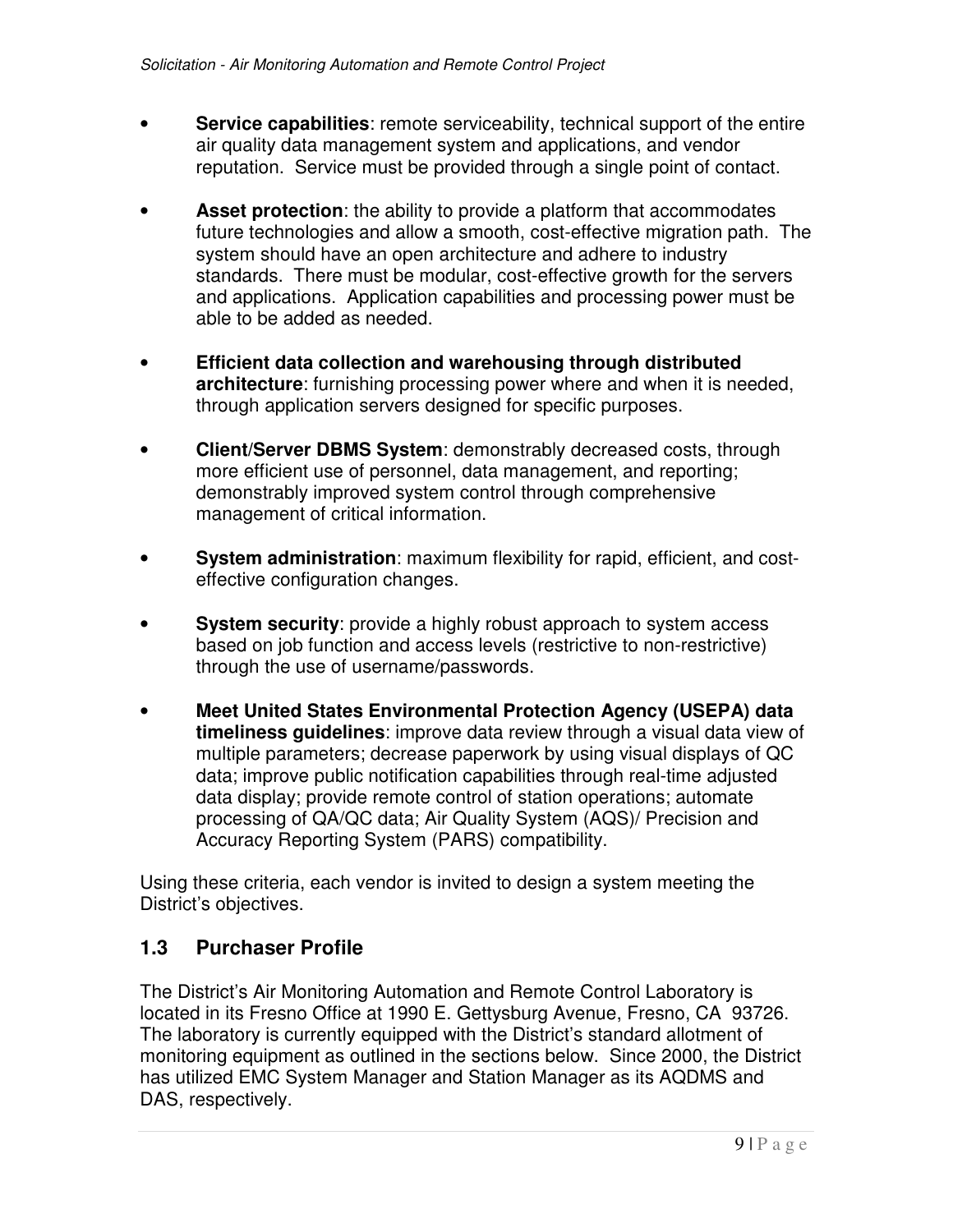Within the San Joaquin Valley Air Basin there are currently 34 air monitoring stations. The District currently owns and operates 19 of these stations. In addition to the stations operated by the District, data is collected from the remaining 15 stations as well. Data from these 15 stations is collected through an external FTP site maintained by the California Air Resources Board (CARB). The District generally collects hourly averaged data from these systems; however, frequently, the District polls air monitoring sites "on-demand" to collect one minute averages and instantaneous data when deemed necessary.

### 1.3.1 EXISTING SYSTEM

The District's current system can be divided into several key areas. These areas include: monitoring equipment, DAS, AQDMS, remote control system, and communication links. The sections below attempt to provide bidders with summary information about each of these existing areas. Bidders have the option of utilizing portions of the District's existing solution if the bidder feels that it is in the District's best interest to do so. If a bidder chooses to integrate a portion of the District's existing equipment into their proposed solution, the bidder maintains responsibility for the operational quality and integrity of the overall solution.

### 1.3.1.1 Monitoring Equipment

The District's standard allotment of monitoring equipment consists of the following equipment:

| <b>Project Equipment</b> |                 |                            |  |
|--------------------------|-----------------|----------------------------|--|
| <b>Manufacturer</b>      | <b>Model</b>    | <b>Parameter</b>           |  |
| Teledyne                 | 400-E           | Ozone                      |  |
| Teledyne                 | 200E            | NO-NO <sub>x</sub>         |  |
| Thermo                   | TECO-48i        | CO                         |  |
| Thermo                   | 1400/1405       | <b>PM10</b>                |  |
| Met-One                  | <b>BAM 1020</b> | PM2.5                      |  |
| Met-One                  | 020C            | <b>Wind Direction</b>      |  |
| Met-One                  | 010C            | <b>Wind Speed</b>          |  |
| Met-One                  | 062-A           | Outside Temp.              |  |
| Hy-Cal                   | BA-512-A-A-3-B  | Internal Temp.             |  |
| Vaisala                  | HMP45D          | <b>Relative Humidity</b>   |  |
| Met-One                  | 95              | <b>Solar Radiation</b>     |  |
| Met-One                  | 92              | <b>Barometric Pressure</b> |  |
| Environics               | 6100            | Calibrator                 |  |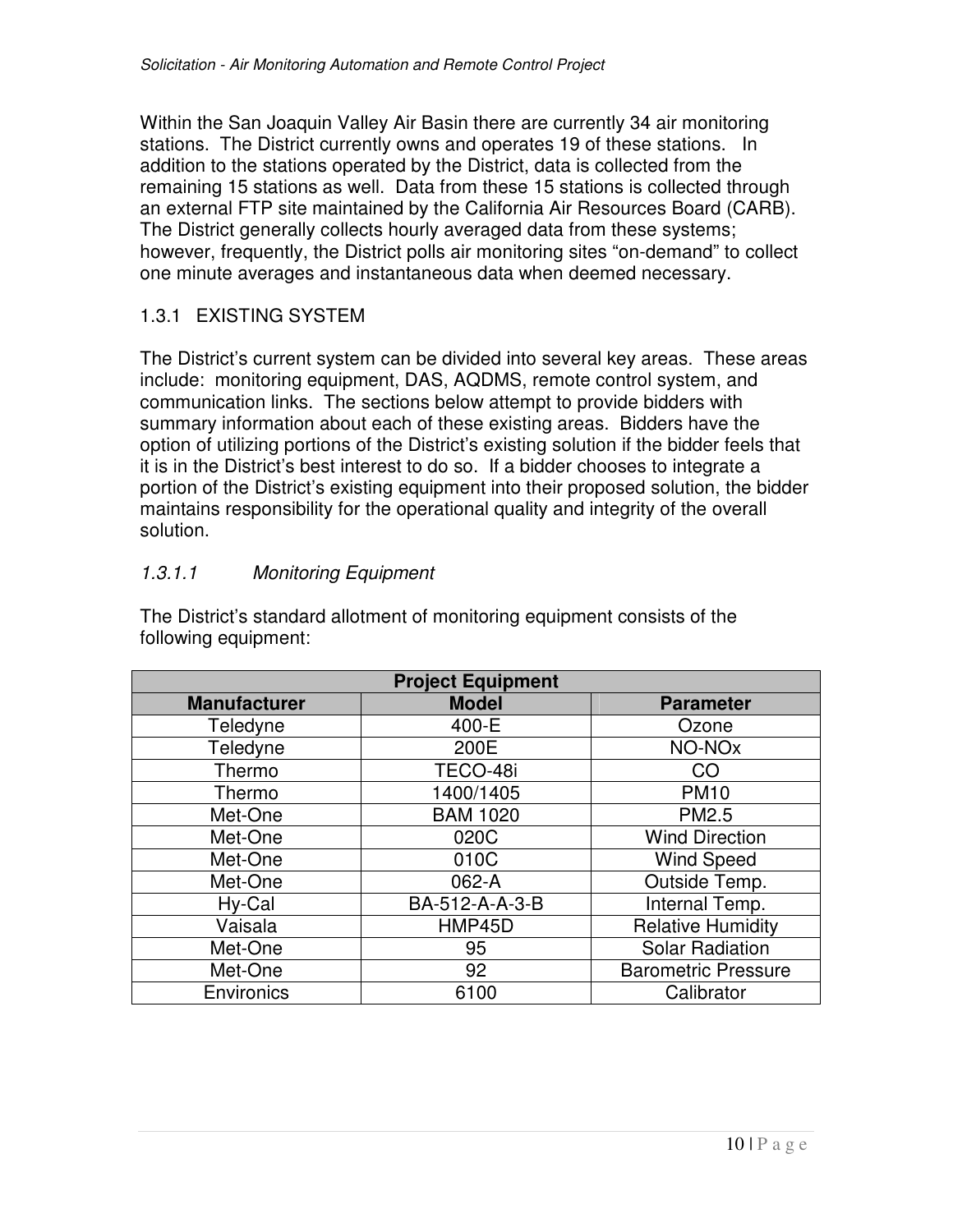| <b>Other Network Equipment</b> |                      |                          |  |
|--------------------------------|----------------------|--------------------------|--|
| <b>Manufacturer</b>            | <b>Model</b>         | <b>Parameter</b>         |  |
| Teledyne                       | $400-E(IZS)$         | Ozone                    |  |
| Thermo                         | TECO-48C             | NO-NO <sub>x</sub>       |  |
| Teledyne                       | 200EU                | NO-NO <sub>V</sub>       |  |
| <b>Baseline</b>                | 8900                 | <b>NMHC</b>              |  |
| Parker                         | <b>H2PEM-510-AWF</b> | H <sub>2</sub> Generator |  |
| Thermo                         | 2025                 | <b>PM2.5</b>             |  |
| <b>Xontech</b>                 | 910-912              | <b>VOC</b>               |  |
| <b>Xontech</b>                 | 925                  | Carbonyl                 |  |

### 1.3.1.2 Data Acquisition System (DAS)

The District's data acquisition system at each of its air monitoring sites consists of a unit that converts analog signals from our instrumentation to digital signals (Model#: ADAM 5000 w/ modules 5017, 5068 & 5051) and a pc that runs our EMC data logging software 24x7. All of the readings from the instruments are stored on the pc and is collected every 30 minutes from our centralized Data Management System. The DAS also provides the ability to collect data whenever the need arises via on-demand polling.

### 1.3.1.3 Air Quality Data Management System (AQDMS)

The District's Data Management System consists of a centralized database that houses data from each of its air monitoring sites and several other locations, a communication server that runs each of the scheduled data collection processes and an application server that is utilized to supply a consistent stream of air quality data to the District's public facing web site. The centralized database; which is currently utilizing Microsoft SQL Server 6.5 as its platform allows staff to develop processes to query and retrieve data for other systems within the organization. This functionality is a necessity in many of the procedures that have been developed at the District and will need to be maintained in any new system. The communication server allows for the collection of data from the air monitoring sites via dial-up modem and IP communication.

### 1.3.1.4 Remote Control System

The District's current remote control system consists of the following components: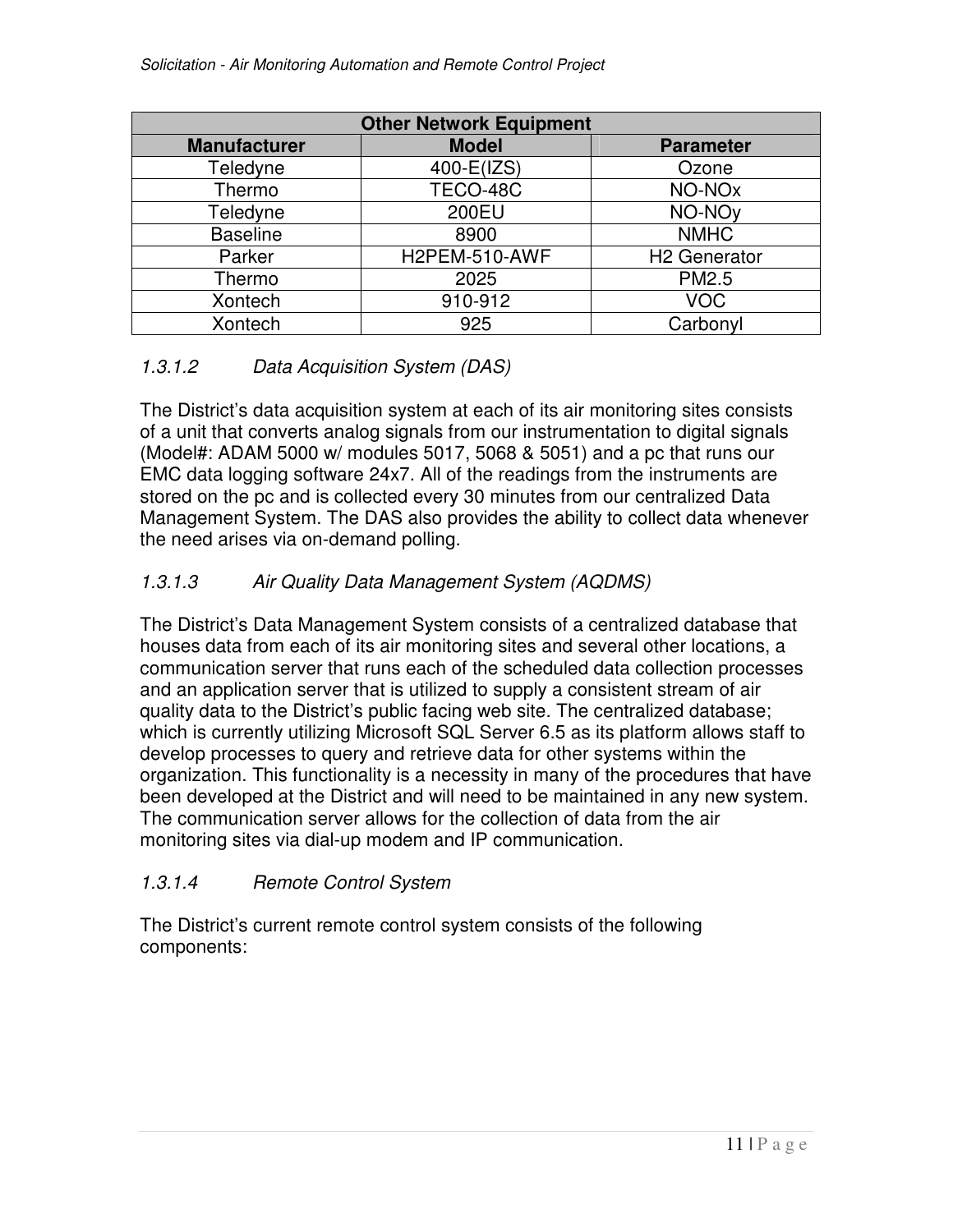| <b>Component</b>                                                               | <b>Attributes</b>                                                                                                                                                                                                                                                                                                                                                                                             |
|--------------------------------------------------------------------------------|---------------------------------------------------------------------------------------------------------------------------------------------------------------------------------------------------------------------------------------------------------------------------------------------------------------------------------------------------------------------------------------------------------------|
| Management PC<br>(Model#: Superlogics SL-4U-SBC-CD-<br>Q45-HA-13P)             | An industrialized pc that is currently<br>utilizing a Microsoft platform as its<br>operating system. This device has 12<br>PCI slots that are currently being used<br>for dual serial port cards. These serial<br>ports are used to connect to the air<br>monitoring equipment at each location<br>which then allows corresponding vendor<br>software to be used to connect to and<br>manage each instrument. |
| <b>Remote Power Control Device</b><br>(Model#: Synaccess NP-801DB)             | A power block consisting of 8 ports that<br>allows for staff to turn off or turn on<br>equipment that is plugged into it. The<br>management of power for each<br>connected device can be done manually<br>via the remote power control device's<br>web page or via automated processes<br>via telnet to the device.                                                                                           |
| <b>Remote Control Software</b><br>(Radmin Viewer v.3.4                         | The software allows staff to connect to<br>and manage each computing device at<br>the air monitoring sites from within the<br>office. Staff has the ability to operate<br>each system as if they were onsite by<br>completing such functions as running<br>programs on the management pc,<br>updating software, viewing data on the<br>data logging device etc.                                               |
| Shared Keyboard Video Mouse (KVM)<br>Device<br>(Model#: Raritan SW4-USB-COMBO) | A device that allows for staff to utilize<br>one keyboard, mouse and monitor on<br>up to 4 computers while working at the<br>site.                                                                                                                                                                                                                                                                            |

# 1.3.1.5 Communication Links

Communication to each of the District's air monitoring sites is currently done via dial up modem or cellular IP. The District is currently utilizing the cellular technology at 17 of its air monitoring sites and DSL at 2 sites to provide high speed internet connectivity. The internet communication links are also used to collect the District's air quality data. The dials up modems at each site are used as data collection backup devices in the event that the IP connectivity is unavailable. Below you will find a list outlining each of our locations and the communications links that they have.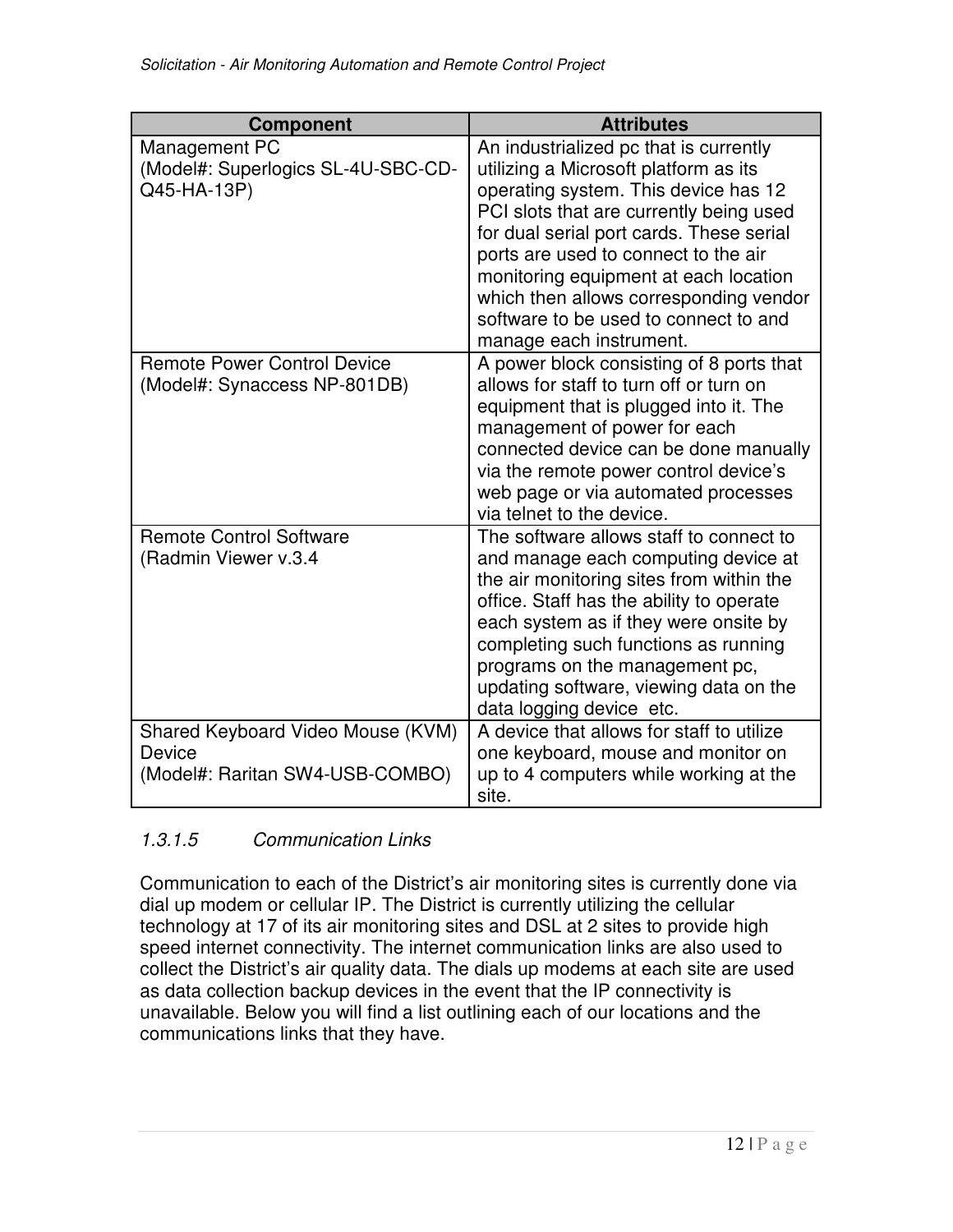| <b>Site Name</b>   | <b>DSL</b> | <b>Cellular</b> | <b>Dial Up</b> |
|--------------------|------------|-----------------|----------------|
| Tracy              |            | Yes             | Yes            |
| Merced             |            | Yes             | Yes            |
| <b>Turlock</b>     | Yes        |                 | Yes            |
| Manteca            |            | Yes             | Yes            |
| Madera City        | Yes        |                 | Yes            |
| Madera Pump        |            | Yes             | Yes            |
| Fresno - Sky Park  |            | Yes             | Yes            |
| Fresno - Drummond  |            | Yes             | Yes            |
| Clovis             |            | Yes             | Yes            |
| Tranquility        |            | Yes             |                |
| Huron              |            | Yes             | Yes            |
| Parlier            |            | Yes             | Yes            |
| Corcoran           |            | Yes             | Yes            |
| Hanford            |            | Yes             | Yes            |
| <b>Visalia</b>     |            | Yes             | Yes            |
| Porterville        |            | Yes             | Yes            |
| <b>Bakersfield</b> |            |                 | Yes            |
| Maricopa           |            | Yes             | Yes            |
| Lebec              |            | Yes             |                |

### **1.4 Project Schedule**

Critical dates for the project include:

- September 19, 2011 Solicitation Mailed Out
- 
- November 16, 2011 Selection of Vendor
- 90 Days from Contract Execution Installation Deadline

• November 2, 2011 Responses Due From Bidders

# **1.5 Proposal Format**

Five (5) printed copies of your response are due by 5:30 PM on November 2, 2011. The response to the District's solicitation must be structured in the following manner:

- **Title Page**
- **Table of Contents** a listing of all topics, their associated section number and starting page number must be provided.
- **Executive Overview** this section is a summary of the proposal, structured so anyone non-technical reading only this section has a clear understanding of the proposed system. Bidders must clearly identify the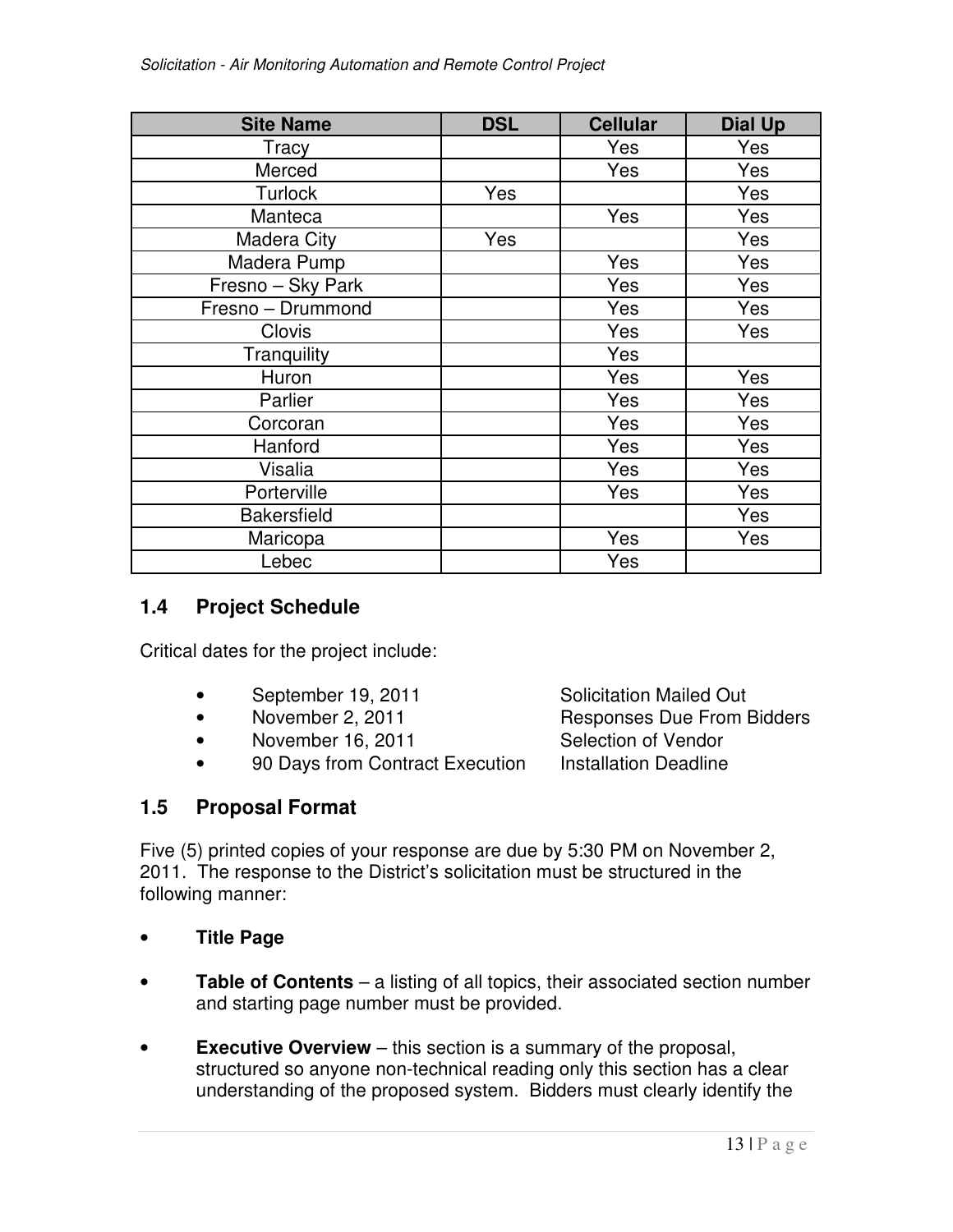benefits afforded the District through the installation of the proposed system.

**NOTE**: The following must be included in the format presented in Section 2.0 and beyond. Each proposal should include the stated question and then present the answer immediately following the question. All proposals and responses should be typewritten. Photocopied and handwritten responses will not be accepted. An electronic version of the solicitation has been posted on the District website at http://www.valleyair.org/RFPs/RFP.htm.

- **Vendor Questionnaire** this section presents a series of questions about the bidder, subcontractors, manufacturers, and maintainers of the proposed system. This section also contains reference and insurance information.
- **Technical Specifications** the purpose of this section is to provide the proposal evaluation team sufficient information to assess the proposed system. Standard and optional features must be clearly delineated. Bidders must indicate compliance or noncompliance with all requirements. Answers must follow immediately behind the questions.
- **Delivery and Installation** this section identifies the tasks and timeframes necessary for successful completion of this project. Task responsibilities must be clearly delineated; necessary timeframes for all tasks must be included. These items will become part of the final contract. The presented project plan must agree with the District's overall project schedule included in this solicitation.
- **Vendor Service** this section describes the maintenance and service options available to the District.
- **Configuration/Pricing** this section identifies the all-inclusive fee to be charged for this project, with specific materials, labor, and other expenses contained within the all-inclusive fee. A detailed bill of materials (containing manufacturer, part numbers, product description, quantity, unit price, and price extension) should be included. This section should be divided by functional area (client/server DBMS system (back-end), application software (front-end), modem communication services, desktop clients, etc., remote connection/control (controllers, valves, manifolds, etc.)), because the District may wish to implement a subset of the entire proposal.
- **Financial Requirements** this section provides the bidder's proposed arrangements for system procurement.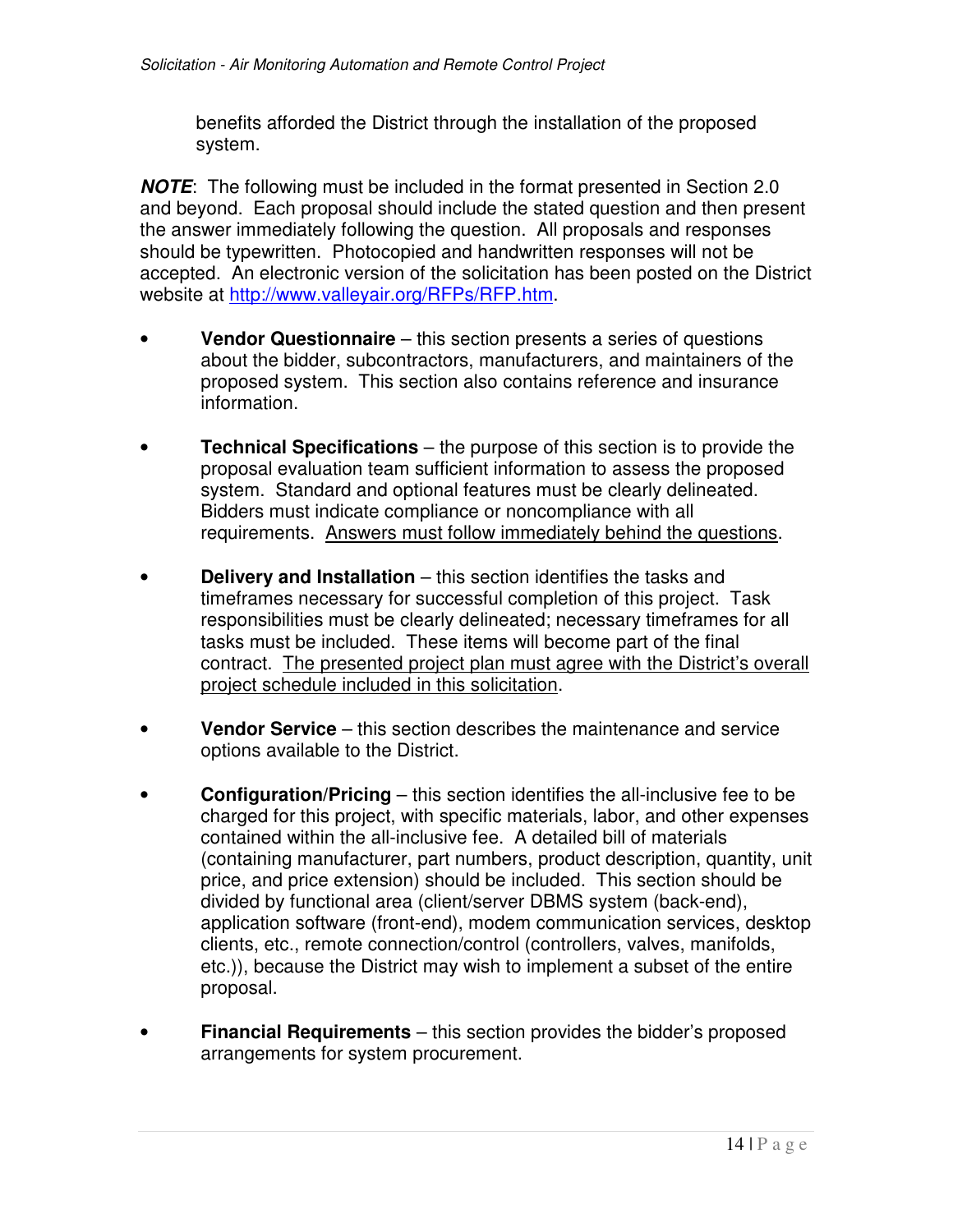- **Appendix**  bidders should use this section for any system or network diagrams.
- A separate binder should be used for associated product brochures, product evaluation or testimonial reports, published articles, catalogs, etc.

# **2.0 PERFORMANCE REQUIREMENTS & TECHNICAL SPECIFICATIONS**

The following sections detail the vendor, hardware, software, and wiring requirements of the new system. All responses must state the extent to which the quoted system meets, exceeds, or fails to meet the stated requirements. Please address all items. If an item is not applicable to your proposal, respond with "N/A".

### **2.1 Vendor Questionnaire**

| <b>Bidding Company Name:</b> |  |
|------------------------------|--|
| Address:                     |  |
| Sales Representative         |  |
| Name:                        |  |
| Telephone Number:            |  |
| Fax Number:                  |  |
| <b>Technical Advisor:</b>    |  |
| <b>Telephone Number:</b>     |  |
| Fax Number:                  |  |

#### 2.1.1 VENDOR PROFILE

Provide an overview of your company's experience in the programming, installation, and support of the type of system proposed.

#### 2.1.2 PROGRAMMING OR INTEGRATION

Who develops the proposed system?

#### If the developer is not the proposing vendor, please provide the following:

| Developer Name:      |  |
|----------------------|--|
| Developer Address:   |  |
| <b>Contact Name:</b> |  |
| Telephone Number:    |  |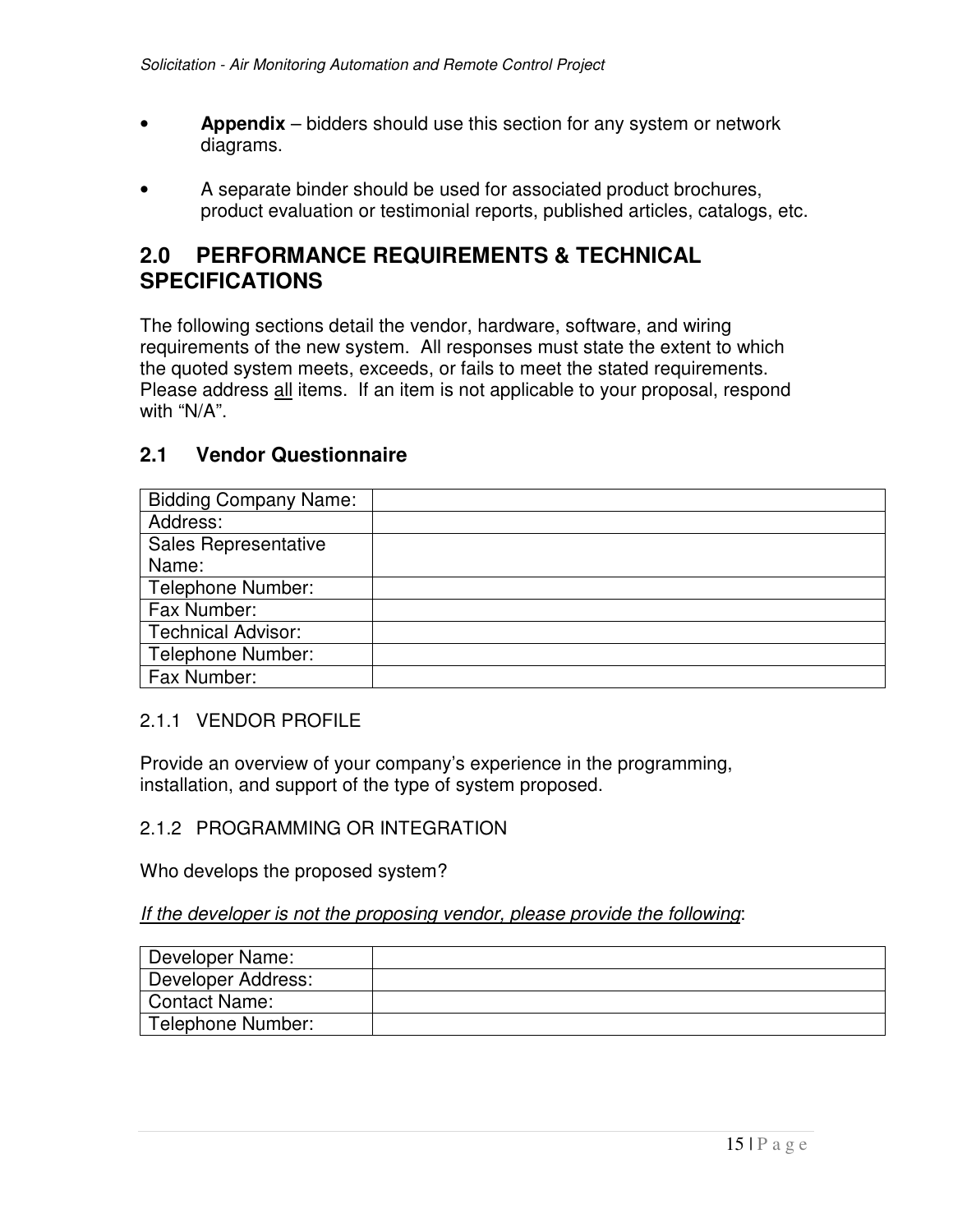### 2.1.3 OTHER MANUFACTURES

What other manufacturers are represented in this proposal, and what technology do they supply in your proposal?

#### 2.1.4 INSTALLER

Does the bidder install the product or use subcontractors? If subcontractors are used, please include a list of all subcontractors, their contact information, and the installation item(s) that they address in your proposal.

#### 2.1.5 MAINTENANCE

Does the bidder maintain the product or use subcontractors? If subcontractors are used, please include a list of all subcontractors, their contact information, and the maintenance item(s) that they address in your proposal.

#### 2.1.6 SUPPORT CENTER

Does the bidder or manufacturer maintain a call-in support center for problems? If so, please include contact information and procedures for utilizing this service.

#### 2.1.7 ON-SITE ASSISTANCE

Does the bidder or manufacturer provide on-site assistance if it is required? If so, please include contact information and procedures for utilizing this service.

#### 2.1.8 INVESTMENT PROTECTION

Protecting the investment made in an air quality data management system is of primary concern to the District. Describe the bidder's/manufacturer's commitment to protecting our investment through expansion capabilities, trade-in policies, updates, etc.

#### 2.1.9 CUSTOMER PARTICIPATION

Describe how installed-base customers participate in defining product requirements.

### 2.1.10 REFERENCES

Include in this section a list of names, titles, organizations, addresses, and telephone numbers of references who can provide information about your firm's work on similar products. These references should also include the dates of association and a complete description of the responsibilities of your firm for each project.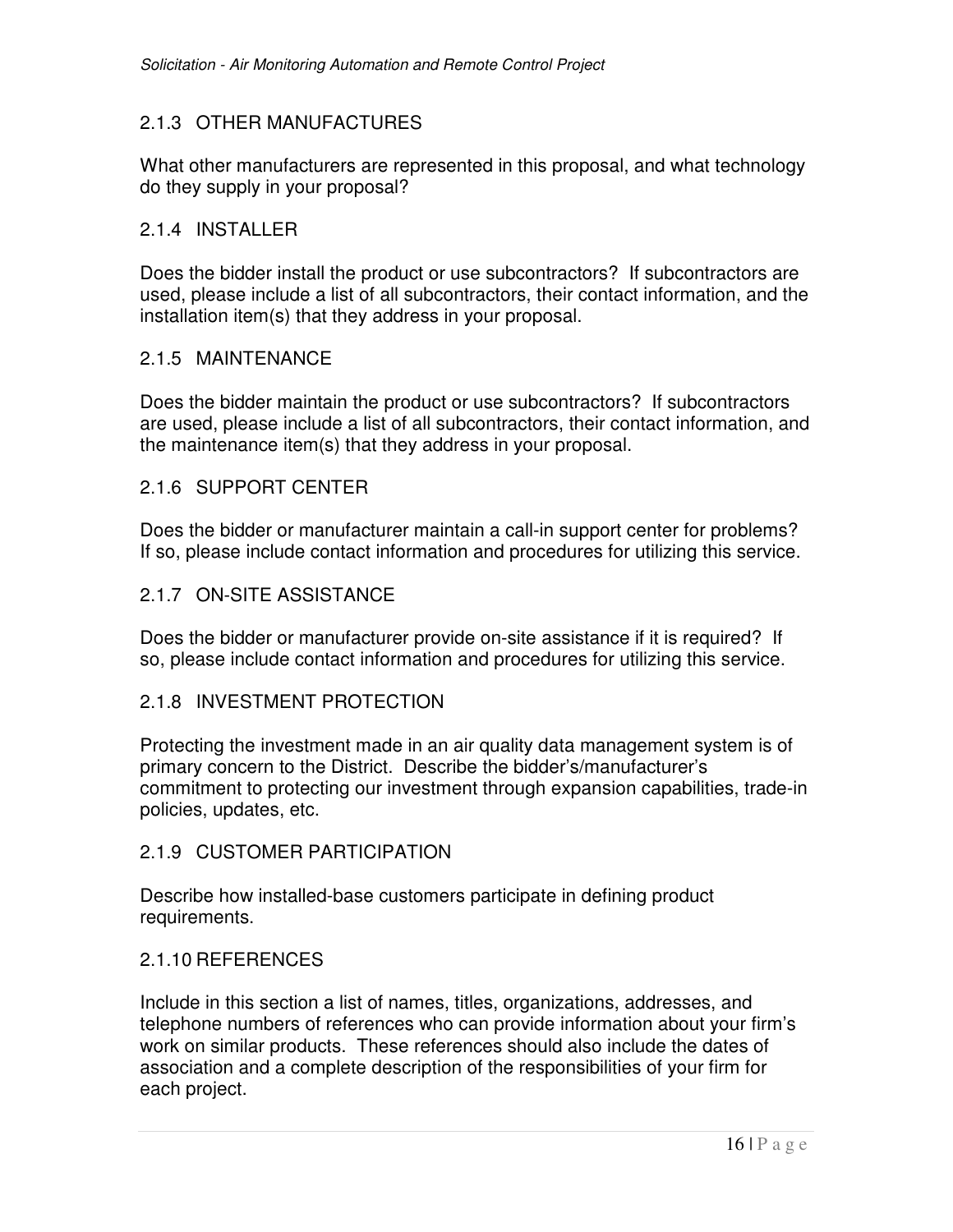### 2.1.11 INSURANCE

Provide a listing of all insurance coverage and amounts applicable to your firm.

### **2.2 General System Design**

### 2.2.1 GENERAL REQUIREMENTS & SPECIFICATION

The overall architecture of the system should adhere to true client/server technologies and methodologies; support a minimum of fifteen simultaneous users; utilize an industry standard communications server to provide shared modem services and IP polling capabilities for making multiple/simultaneous connections with the District's air monitoring sites; provide client software that is designed for Microsoft Windows 7 (64 bit) using Microsoft's standards for user interface design and system resource access and management (i.e., printers, file system, etc.); maintain a read-only duplicate of the database system; integrate seamlessly with other Microsoft Business Productivity software, such as, Microsoft Office and ODBC; and support industry standard disaster recovery solutions.

### 2.2.2 SERVER ARCHITECTURE AND DESIGN

### 2.2.2.1 Server Hardware

The hardware specifications for the server(s) should exceed the minimum requirements specified by all software components installed on the system. This includes the network operating system, database management system software, system software, and any other necessary system service or resource. The Air Quality Data Management System should support a wide variety of industry standard hardware platforms. Accordingly, the District reserves the right to purchase server hardware that meets or exceeds the requirements of the Air Quality Data Management System from a vendor of its choice.

### 2.2.2.2 Network Operating System

The network operating system for the server(s) should support Microsoft Active Directory (AD) for user authentication and resource allocation.

### 2.2.2.3 Database Management System

The system must utilize a high-end database management system in a server environment, such as, Microsoft SQL Server, Oracle, or Informix as its primary data storage and development system. The database system must store all data collected from the District's air monitoring sites. The database system must be extendable. Additionally, it must support a variety of database connector mechanism (e.g., native, ODBC, etc.). List the database system used by the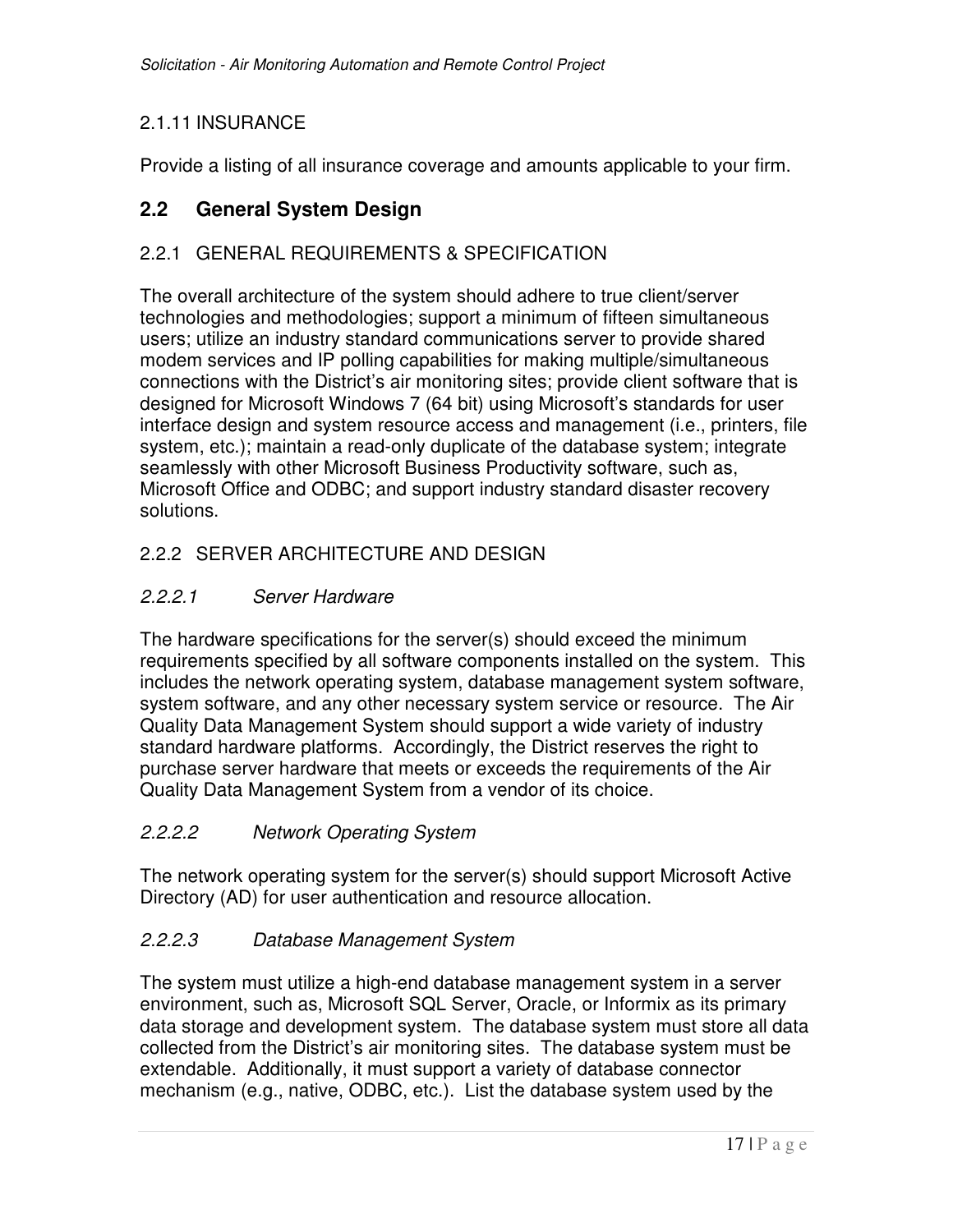proposed system and the different methods in which a client system could access the database.

### 2.2.3 NETWORK INFRASTRUCTURE

All components of the system that requires a network connection must integrate seamlessly with the District's network infrastructure. The District's network infrastructure is 100MB ethernet using TCP/IP protocols running over category 5 unshielded twisted pair wiring.

### 2.2.4 CLIENT ARCHITECTURE

The client software must integrate seamlessly with Windows 7. It must establish an appropriate connection with the server(s) according to the software configured access levels. Other Microsoft Business Productivity tools (e.g., Microsoft Office, Visual Basic, etc.) must have the capability to access the data stored on the server(s) via supported connector mechanisms (i.e., native, ODBC, etc.).

#### 2.2.5 COMMUNICATION SERVICES

The communication services component of the system must have the capability to simultaneously connect, collect, and store data from the different air monitoring sites overseen by the District. This feature must support scheduled connections (software controlled) and manual connections (user controlled). The number of simultaneous connections supported by the communications server should exceed eight connections and must support a minimum of two connections.

### 2.2.6 DISASTER RECOVERY

The system must be compatible with industry standard backup systems for its database system, operating system, and any other system component not mentioned in this solicitation. The system should integrate with the District's overall backup strategy. The District has standardized on Symantec Backup Exec software for all of its computer systems to establish a unified backup strategy. The system must support Symantec Backup Exec agents for its different software components (i.e., Network Operating System, SQL database, etc.) to incorporate within the District's overall backup strategy.

### **2.3 Data Conversion**

### 2.3.1 GENERAL REQUIREMENTS & SPECIFICATIONS

The selected vendor must have provisions available to convert existing air quality data from various file formats (i.e., AQS, legacy Aerometric Information Retrieval System (AIRS), Storage and Retrieval of Aerometric Data (SAROAD), text,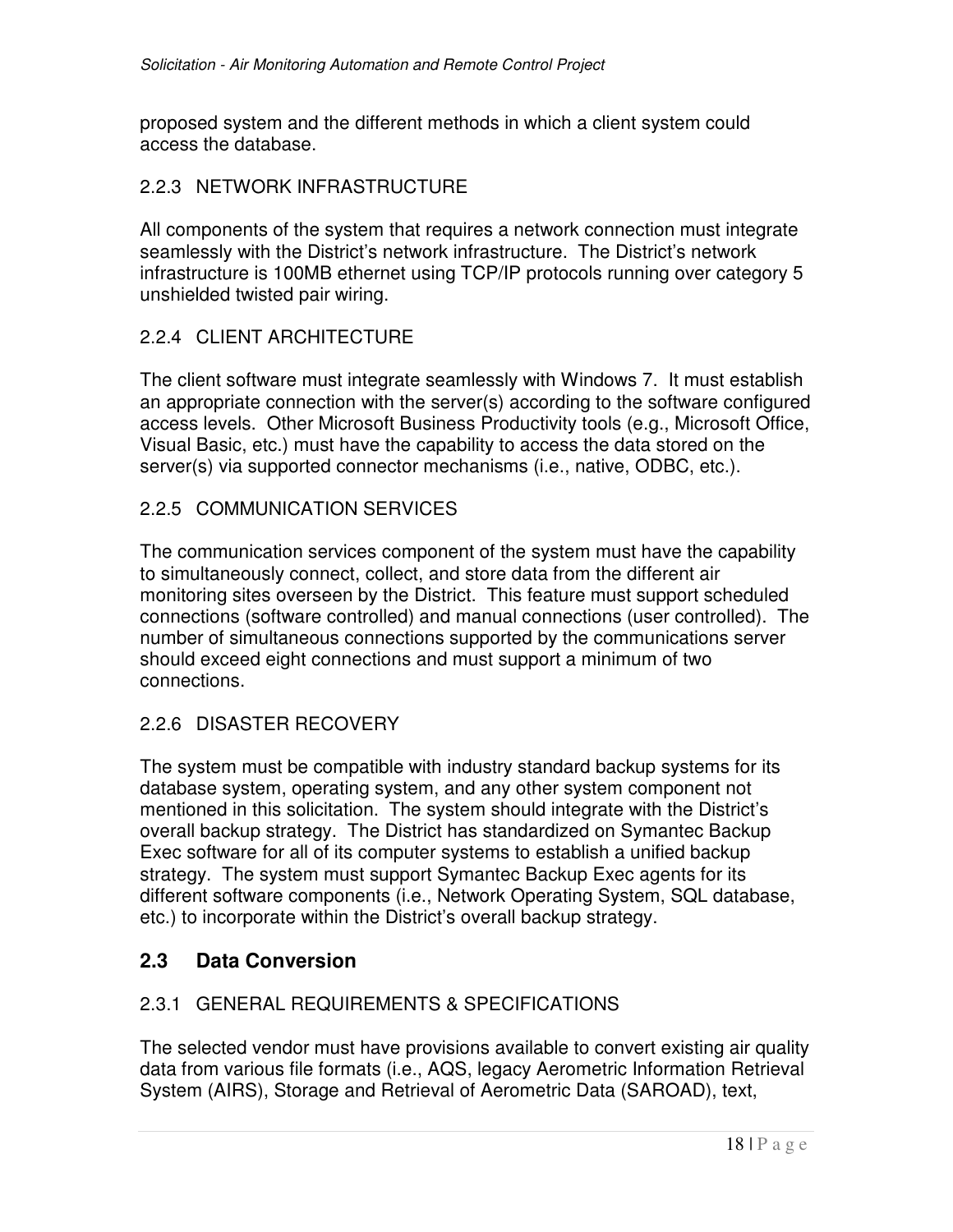Microsoft Access, EMC, etc.). The District prefers AQS file format so that AQS codes are not lost. During the migration process, it is expected that the vendor tests the conversion of data and provides the District with conversion results.

## **2.4 Application Software**

The following sections detail the technical requirements and specifications for the software programs which represent the required functional elements of the systems. Air Monitoring and Modeling staff from the Compliance Department and Strategies and Incentives Department will use the AQDMS as described in the following sections. The vendor must perform the administration of the AQDMS and for the purposes of this document, shall be referred to as System Administrator. Authorized staff with the District that will grant security and menu rights and establish/schedule tasks perform shall be referred to as Administers. Authorized staff within the Departments will perform routine operating activities and data related administration, and for the purposes of this document, shall be referred to as Users.

### 2.4.1 GLOBAL REQUIREMENTS

The District has standardized on Microsoft Windows 7 (64 bit) as the desktop operating system. The proposed application software must be designed for the Microsoft Windows environment. The AQDMS must adhere to software development methodologies imposed by Microsoft Windows. The system must take advantage of Microsoft Windows code where possible – examples include Microsoft's print system, file system, user interface, and desktop management (colors, background, etc.). This list may not be all-inclusive, and therefore, it is up to the vendor to ensure full compatibility with Microsoft Windows 7 (64 bit).

### 2.4.1.1 User Interface

The overall design of the system must be well organized, intuitive, and easy for a user to navigate and use. At a minimum, the system must incorporate a logically organized menu system, clutter free input screens, appropriate field lookup tables, and mouse/keyboard controls. List and describe the major user interface design features inherent within the proposed system (i.e., menu system, button bar, status line, drop down list boxes, radio buttons, check boxes, buttons, etc.).

### 2.4.1.2 File Structures

The primary file structure for storing air quality monitoring data, all calibration data and all text data on the system must be in standard database format, such as SQL Server, Oracle, Informix, etc. The vendor must document and deliver detailed descriptions of the application's file system. The system must import and export legacy AIRS, AQS file formats, "new" AQS file formats, and ASCII text files.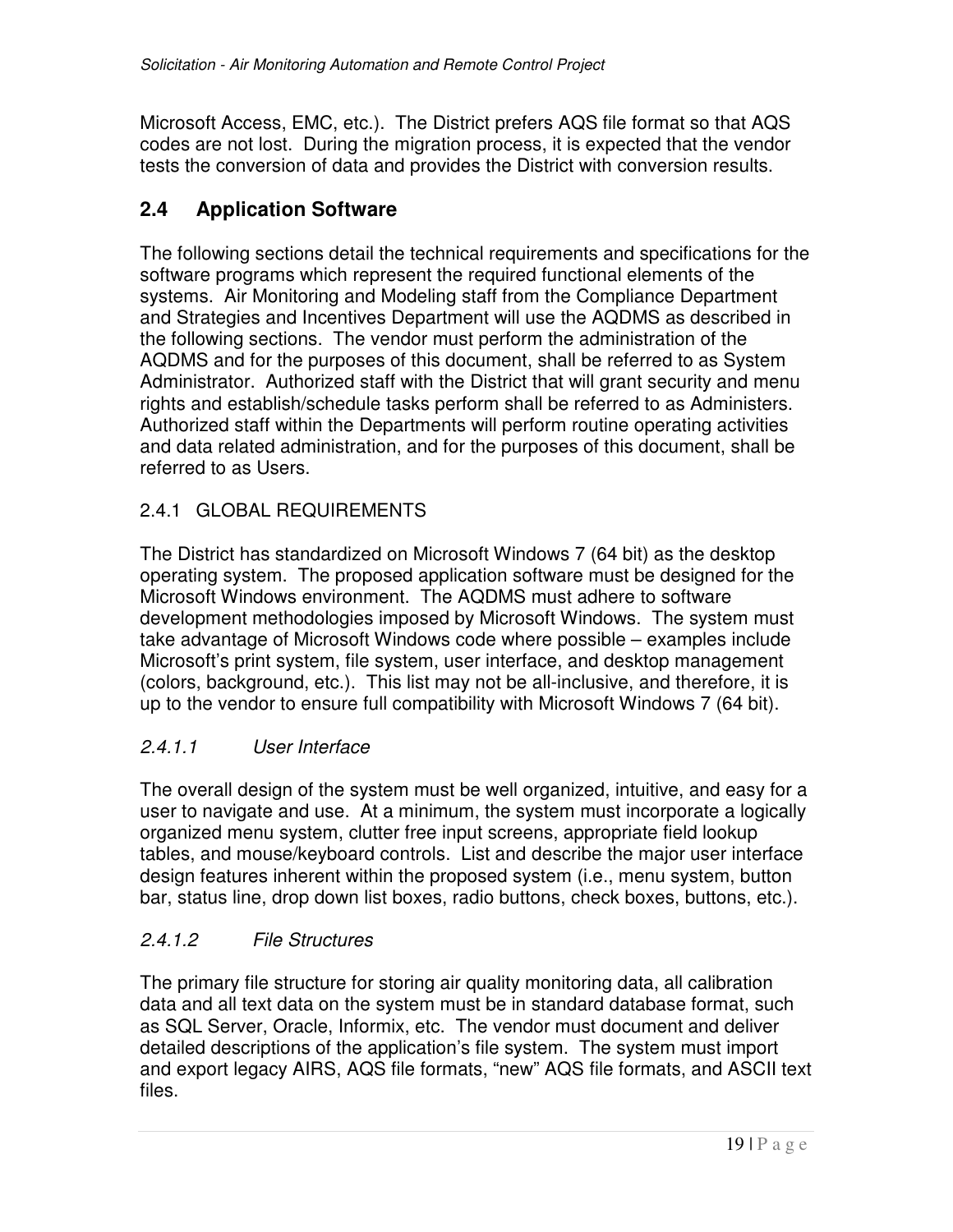In addition to normal access methods built into the proposed system, District staff requires direct access to all stored data from other Microsoft Windows based application programs. These include spreadsheet programs, word processors, and database management programs. The file structure provided by the vendor should permit fast, easy, and compatible access by District staff whenever other Microsoft Windows programs are used. Describe the different types of documentation your firm would provide that would detail the overall database layout. Additionally, describe the different ways a client workstation would access the database file system. Lastly, describe how your firm would migrate the District's existing data over to the proposed system.

#### 2.4.2 AUTOMATION, REMOTE COMMUNICATIONS AND REMOTE CONTROL PROGRAMS

The program should include all of the automation, remote connection and remote control capabilities that the District requires. These include, but are not limited to, polling (or otherwise retrieving) data from remote monitoring stations, remote actuation of calibration activities at remote monitoring stations, full remote control and operation of the DAS at a remote monitoring station, retrieval of many types of test files and data, and should include remote viewing of electronic strip chart data from a remote monitoring station.

Remote retrieval must be a transparent activity to the users of the program, and must not require direct user intervention, other than setting up a scheduling program that sets the date, time, and type of automatic retrieval activity. Conversely, the system should permit a user to manually contact or interact with a remote monitoring station. After initial setup and configuration, the system should keep track of specific data logger configurations. The system should store a raw copy of collected data that is not modifiable by users. Additionally, the system should have an option to print an unmodified copy of the data being transmitted by the data logger, especially when retrieving data.

### 2.4.2.1 Polling/Retrieval

Polling/retrieval must be divided into two activities. The first is automatic retrieval of one or more of the following: hourly averages, selectable interval averages (1 minute, 5 minute, etc.), and calibration data. The system must allow a user to set up schedules for retrieval all types of data.

The second activity is manual retrieval of the same data and information. Manual retrieval must be similar to automatic polling except the user initiates the retrieval on demand and configures extra retrieval intervals (i.e., instantaneous, 1 sec, etc.). The user should be able to initiate retrieval at one site or any combination of sites for one or more specified parameters on one or more specified dates.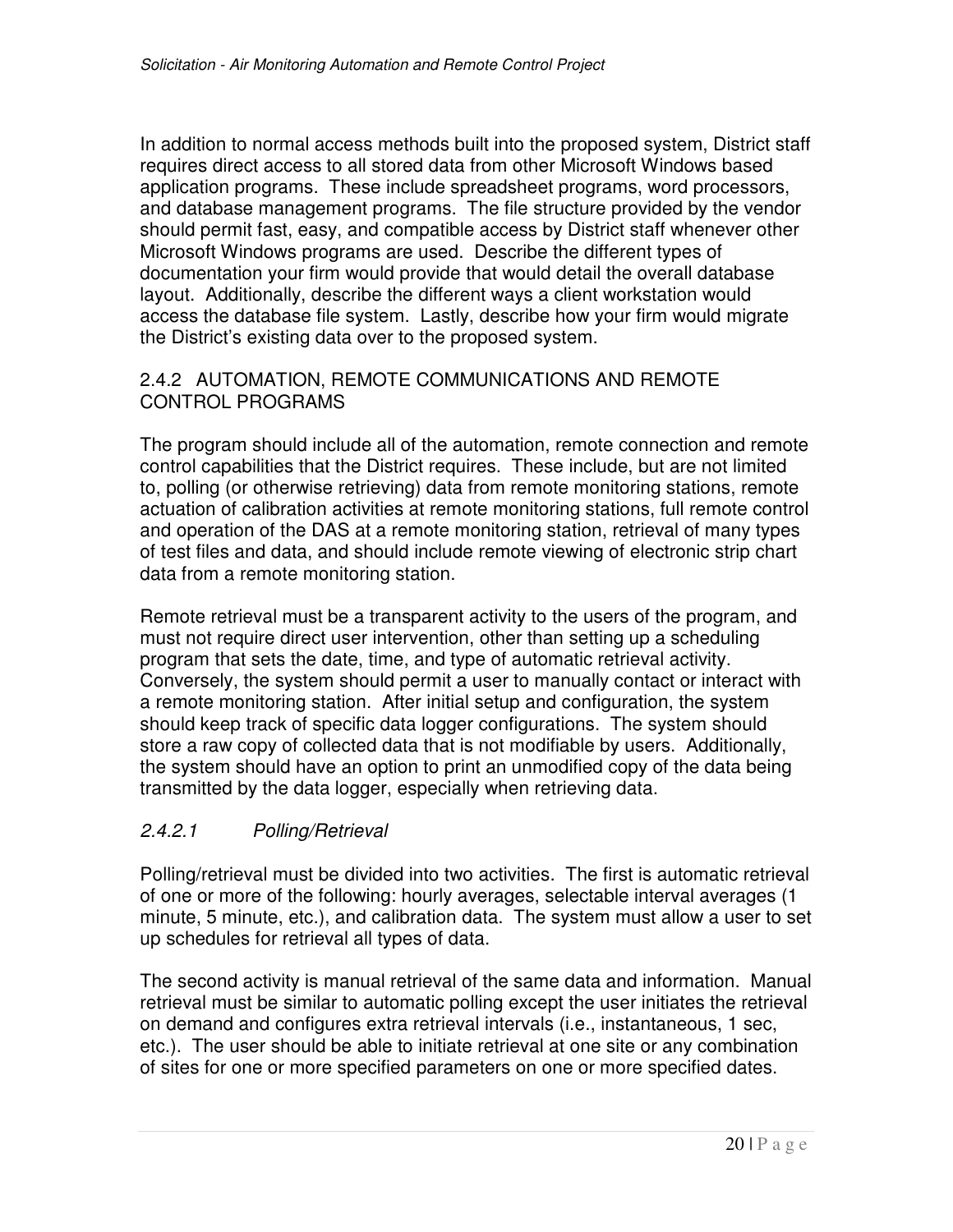### 2.4.2.2 Polling/Retrieval Compatibility

The polling program must have the capability to retrieve data from various data loggers including, but not limited to, data logger models from EMC, ESC, SUMX, Dasibi, and ETC.

The program must retrieve hourly averages and calibration data. The data retrieved from all types of loggers should be converted to the system's standard format. All data must be accessible by the data editor program and all report generating programs.

### 2.4.2.3 Remote Control of Data Acquisition System (DAS)

One of the main features of the remote communications component of the system must be the ability to remotely connect with and fully operate a remote monitoring station's DAS. This should include full control of all calibration activities, and ability to edit setup/configuration files.

### 2.4.2.4 Power Cycling of Data Acquisition System (DAS)

The system must be able to power cycle the DAS and associated equipment should certain events (like a DAS lock-up) occur. Furthermore, the system must permit the user to manually power cycle the DAS and associated equipment as well.

### 2.4.2.5 Flagging of Raw Data

The system must be able to automatically flag raw air monitoring data in response to calibration events, operating parameters (QA data) from the analyzers being outside of user-defined set-points/thresholds, and air monitoring data values being outside of user-defined set-points/thresholds. Furthermore, the system must automatically flag data based on user entries in the electronic station logbook.

### 2.4.2.6 Remote Actuation of Calibration Sequences

The system must permit the user to schedule, initiate, and control both manual and automatic calibration activities (zero, span and precision) for gaseous analyzers that occur at any remote monitoring station. This includes the calibration of all analyzers at once or any one single analyzer while still collecting ambient data from the other analyzers. This includes daily, quarterly, semiannual and annual calibrations. The calibrations performed in this manner must meet all applicable USEPA and CARB requirements.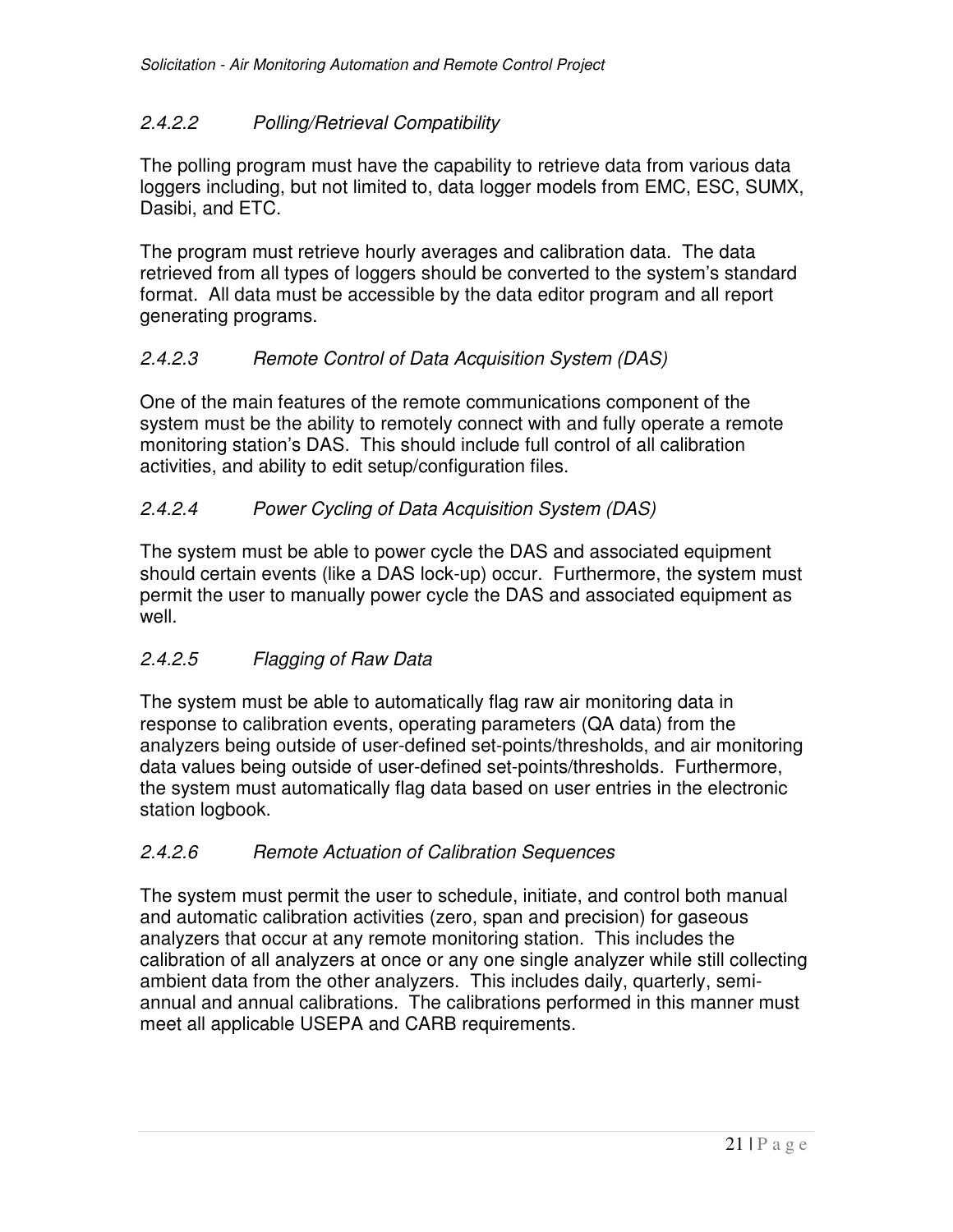The system may permit the user to schedule, initiate, and control both manual and automatic calibration activities for real-time particulate analyzers and meteorological sensors that occur at any remote monitoring station.

The system should permit the user to schedule, initiate, and control both manual and automatic calibration activities for analog-to-digital conversion units (i.e., units similar to the District's ADAM 5000 units) if such units are a necessary component of the proposed system.

### 2.4.2.7 Remote Actuation of Manual Calibrations

A user of the system must have the capability to manually initiate all calibration activities as described in the previous section.

### 2.4.2.8 Remote Real-Time Display and Control of Strip Charts

The District intends to abandon the use of paper-based strip charts; therefore, the system must have the capacity for electronic strip charts. Furthermore, a user must be able to view electronic strip charts for stored historical data and real-time data once a connection is made with an air monitoring station. The electronic strip chart system must be capable of producing results of the current manual method.

### 2.4.2.9 Retrieval of Logbook Notes

The system must have an electronic station logbook for each station and must have the capability to automatically retrieve logbook files from remote monitoring stations. Logbooks are defined as electronic data files used by air monitoring technicians to record all activities completed while working at a given site. The configuration for this process should allow the administrator to schedule when this process occurs – appropriate fields for scheduling include site name, date, time, and filename.

### 2.4.2.10 Retrieval of Quality Assurance Information

The system must have the capability to automatically retrieve quality assurance information from remote monitoring stations equipped with analyzers that support this feature. Quality Assurance Information is defined as resulting data that indicates an analyzer's performance and stability from week to week. The configuration for this process should allow an administrator to schedule when this process occurs – appropriate fields for scheduling include site name, date, time and file name.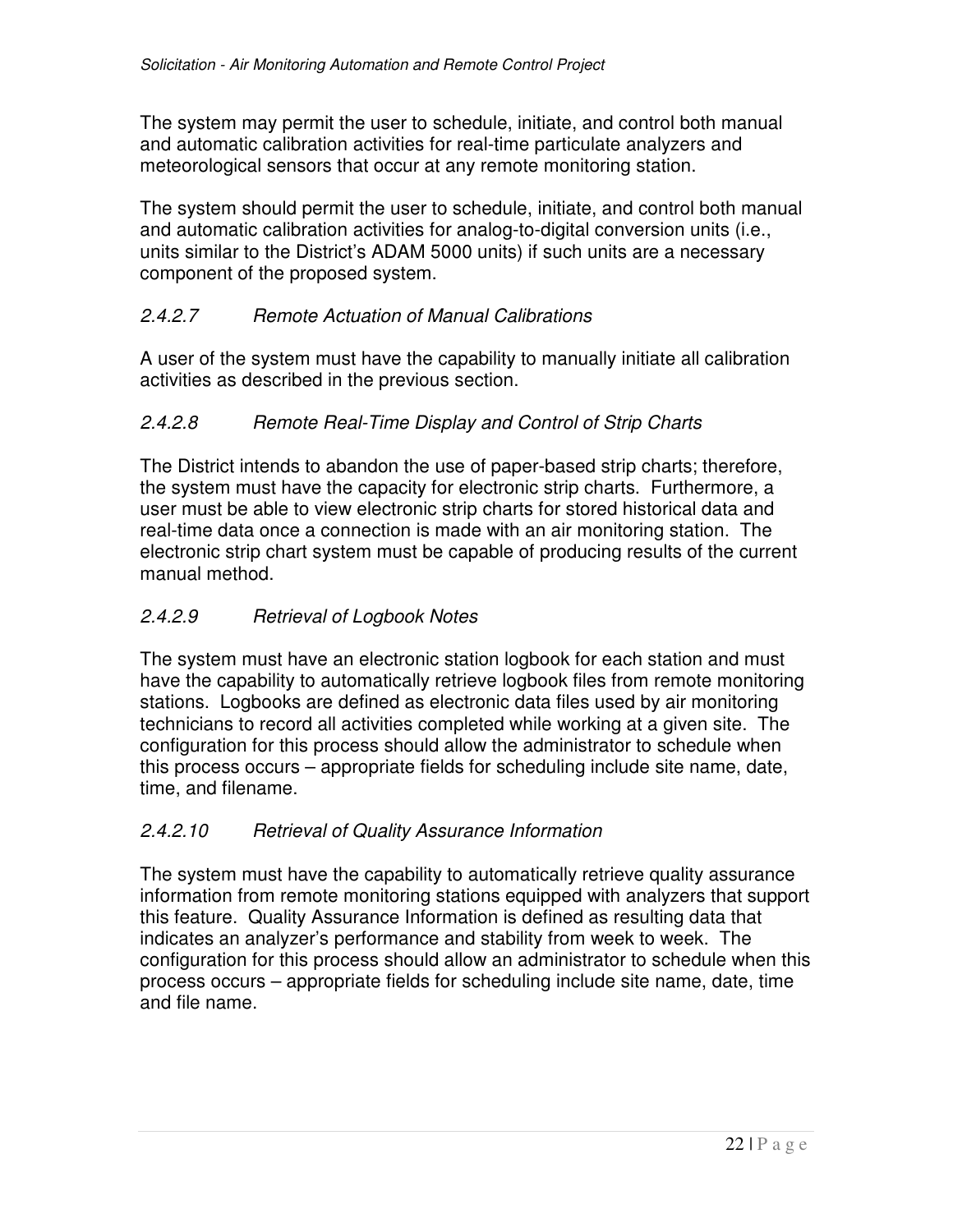### 2.4.2.11 Retrieval of Power Failure Logs

The system must log power failures and the capability to automatically retrieve power failure logs from the DAS. The configuration for this process should allow an administrator to schedule when this process occurs – appropriate fields for scheduling include site name, date, time and file name.

### 2.4.2.12 Retrieval of Strip Chart Data

The system must have the capability to automatically retrieve strip chart data from remote monitoring stations. Strip chart information includes channel setup information, direct chart annotations and air monitoring data. The configuration for this process should allow an administrator to schedule when this process occurs – appropriate fields for scheduling include site name, date and/or time range.

### 2.4.2.13 Retrieval of Hourly Averages

The system must have the capability to automatically retrieve hourly average data from remote monitoring stations. The configuration for this process should allow a user to schedule when this process occurs. Appropriate fields for scheduling include site name, date and/or time range.

### 2.4.2.14 Retrieval of Checklist Data

The system may have an electronic monthly checklist for each station and have the capability to automatically retrieve monthly checklist data from remote monitoring stations. Monthly Checklist Data is defined as data that represents a task list of maintenance duties performed by air monitoring technicians during the course of maintaining a site's equipment. The configuration for this process should allow a user to schedule when this process occurs. Appropriate fields for scheduling include site name, date and/or time range.

### 2.4.2.15 Retrieval of Calibration Data

The system must have the capability to automatically retrieve calibration data from remote monitoring stations. The configuration for this process should allow an administrator to schedule when this process occurs. Appropriate fields for scheduling include site name, date, parameter name, and quantity of calibration data.

### 2.4.2.16 Time Synchronization

The system must be able to automatically synchronize the time clocks for components of the system (AQDMS, DAS, PC, etc.) and the air monitoring equipment (analyzers, calibrators, etc.).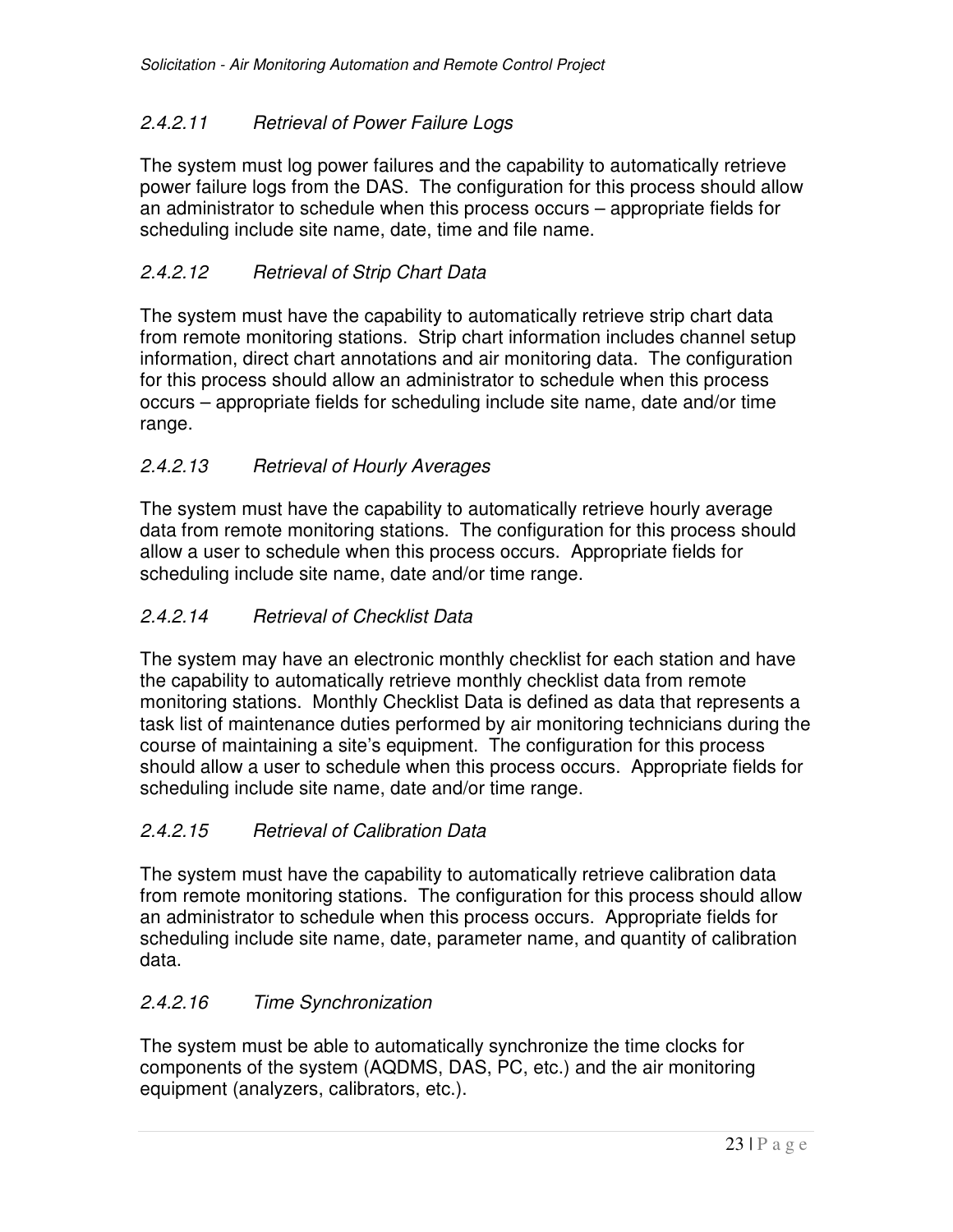### 2.4.2.17 Periodic Maintenance Activities

### 2.4.2.17.1 Interaction with Air Monitoring Analyzers and Equipment

The system must be able to connect to and control air monitoring equipment, if allowed by the equipment model, to allow for changes to configuration settings, to download both air monitoring and operational data, and to check for system errors.

### 2.4.2.17.2 In-line Sampling Filters

Currently, staff is required to visit remote stations on a bi-weekly basis to manually change in-line sampling filters for gaseous pollutant analyzers. The system should allow for the automation of in-line sampling filter change outs and should include all necessary equipment (valves, filter holders, tubing, actuators, etc.). At a minimum, this system should handle 3 filters per analyzer. The system must be designed such that all back-pressure and flow requirements established in the USEPA and CARB quality assurance manuals can be met. Furthermore, the system should allow for manual actuation of the filter change in addition to the scheduled changes.

### 2.4.2.17.3 Introduction of Zero Air

The system should be able to allow a user to remotely introduce zero air to the air monitoring analyzers to check and record operating parameters as needed for maintenance purposes.

### 2.4.2.17.4 Leak and Pressure Checks

The system should be able to allow a user to remotely perform leak and pressure checks on analyzers. The system should include all necessary equipment (valves, filter holders, tubing, actuators, sensors, etc.). The system must be designed such that all back-pressure and flow requirements established in the USEPA and CARB quality assurance manuals can be met.

### 2.4.3 DATA EDITOR PROGRAM

The system must have a data editor program that is used to review, revise, and validate air monitoring data stored by the system. This section outlines the different required features that must be part of a data editor program. In general, a user must be able to apply a correction factor (addition, subtraction, multiplication, and division) to a specified block of data. Null data codes should not be altered by the application of a correction factor. For each subsection, please indicate whether or not the proposed system fully implements the desired feature.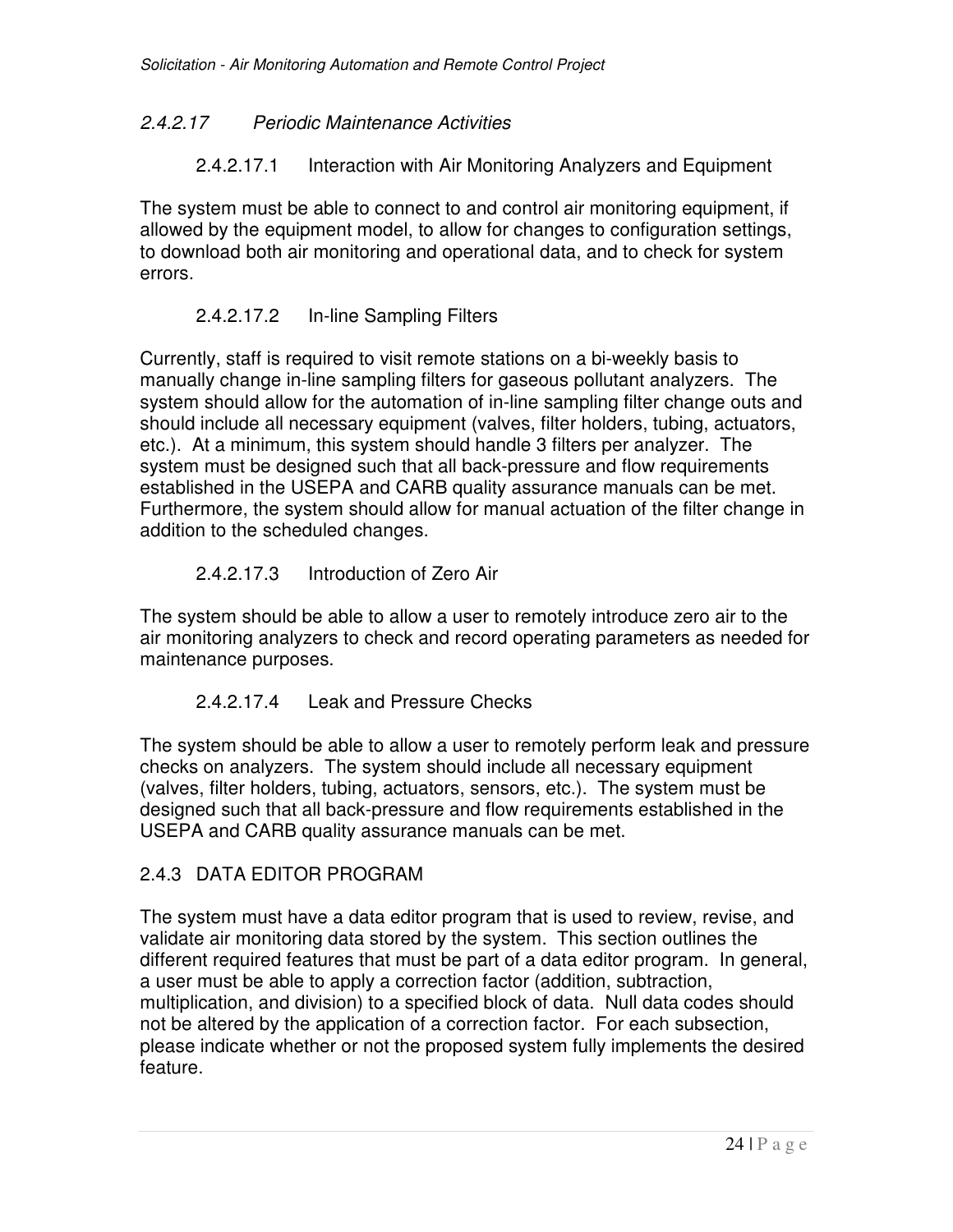### 2.4.3.1 Editing Individual Hourly Values

The editor itself should support all editing features found in Microsoft Windows based systems (e.g., cut and paste, field selection using a mouse, etc.). For example, a user should be able to select consecutive and non-consecutive field ranges, row ranges, and column ranges for data replacement.

### 2.4.3.1.1 Linear Interpolation

A user should be able to apply zero and span response corrections to data as a linear interpolated value by inputting a beginning zero or span response value, and an ending zero or span response value. Afterward, the system completes the editing session by applying a linearity interpolated increment to each hourly average between the beginning and ending hours of the data string.

### 2.4.3.1.2 Slope and Intercept

A user must be able to apply slope and intercept corrections to data blocks. This should work in the same manner as the linear interpolation feature with one exception – instead of inputting zero and span responses, the user would input beginning slope and intercept values and ending slope and intercept values. Afterward, the system completes the editing session by applying a linearity incremented factor to each hourly average between the beginning and ending hours of the data string.

### 2.4.3.1.3 Constant Offsets

A user must be able to apply constant offsets to data strings. This also would work in the same manner as the slope and intercept feature with one exception – instead of inputting slope and intercept values, the user would input a constant value. Afterward, the system completes the editing session by adding or subtracting the constant value from all hourly average values in the selected data string.

#### 2.4.3.1.4 Percent Differences

A user must be able to apply percent differences to data blocks. This also should work in the same manner as the constant offset feature with one exception – instead of inputting a constant value the user would input a single percent difference. Afterward, the system completes the editing session by factoring this percent difference and applying it to all data values in the selected data string.

### 2.4.3.1.5 Editing Data Flags

A user must be able to apply data flags (i.e., calibration, power failure, etc.) to data blocks. This also should work in the same manner as the percent difference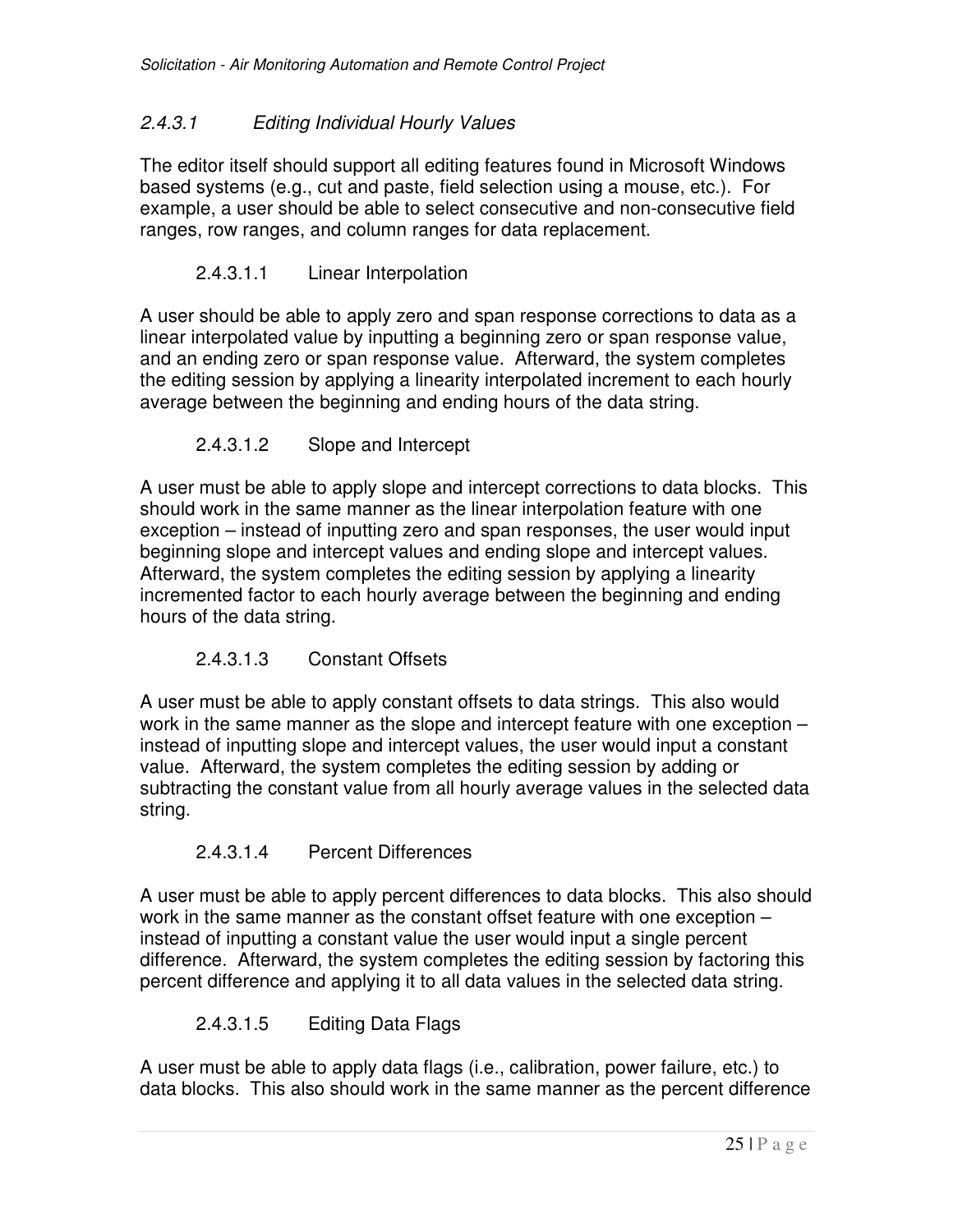feature with one exception – instead of inputting a percent difference the user would input a data flag. Afterward, the system completes the editing session by applying the data flag to the selected data block. The system should support more than one data flag because the AQS format allows multiple flags per data point.

### 2.4.3.2 Printing Data Files

The Data Editor must incorporate Microsoft's print system for the purposes of printing monthly data files displayed by the editor. Printouts must be on numbered sheets with appropriate titles and continuation markers.

### 2.4.3.2.1 Format of Printed Data

When printing monthly diurnal data reports, the printed output should be arranged in a matrix of 24 hours by 31 days. The printout should have appropriate identification information that includes parameter, month, year, station, plus any other standard identification information the District uses for other printouts. Report header information should include AQS site and parameter names and codes. Each row should represent a day's hourly averages. On the right side of the matrix there should be a  $25<sup>th</sup>$  column that prints a user selectable item for the row (max, min, USEPA defined averages and sums). This item should disregard any null code values present on that row. Underneath the matrix should be three rows listing statistics for each of the columns above (average, number of valid data points, and max), again disregarding any null code values. In the bottom right of the matrix, aligned with the three rows and the  $25<sup>th</sup>$  column should be three monthly statistics: monthly average, total valid data points, and max hour. Underneath the three rows should be a single row indicating two items: the day, hour and value of the max hour, plus the day, hour and value of the minimum hour. Reports should include an indication as to whether the data is has been edited/finalized.

### 2.4.3.2.2 Printout or Display of Results

The results may be formatted into a standardized quality assurance review and screening summary report and printed via Microsoft's print system. It should contain all occurrences of values exceeding the criteria list, their date and hour, and it should also list the appropriate screening criteria.

### 2.4.3.3 Note System

The Data Editor should have a note system that gives the user the ability to document editing activities that were performed during any editing session on each monthly data file. This note system should be a simple note taking system which would store the note and would tag it with the date and time. Other related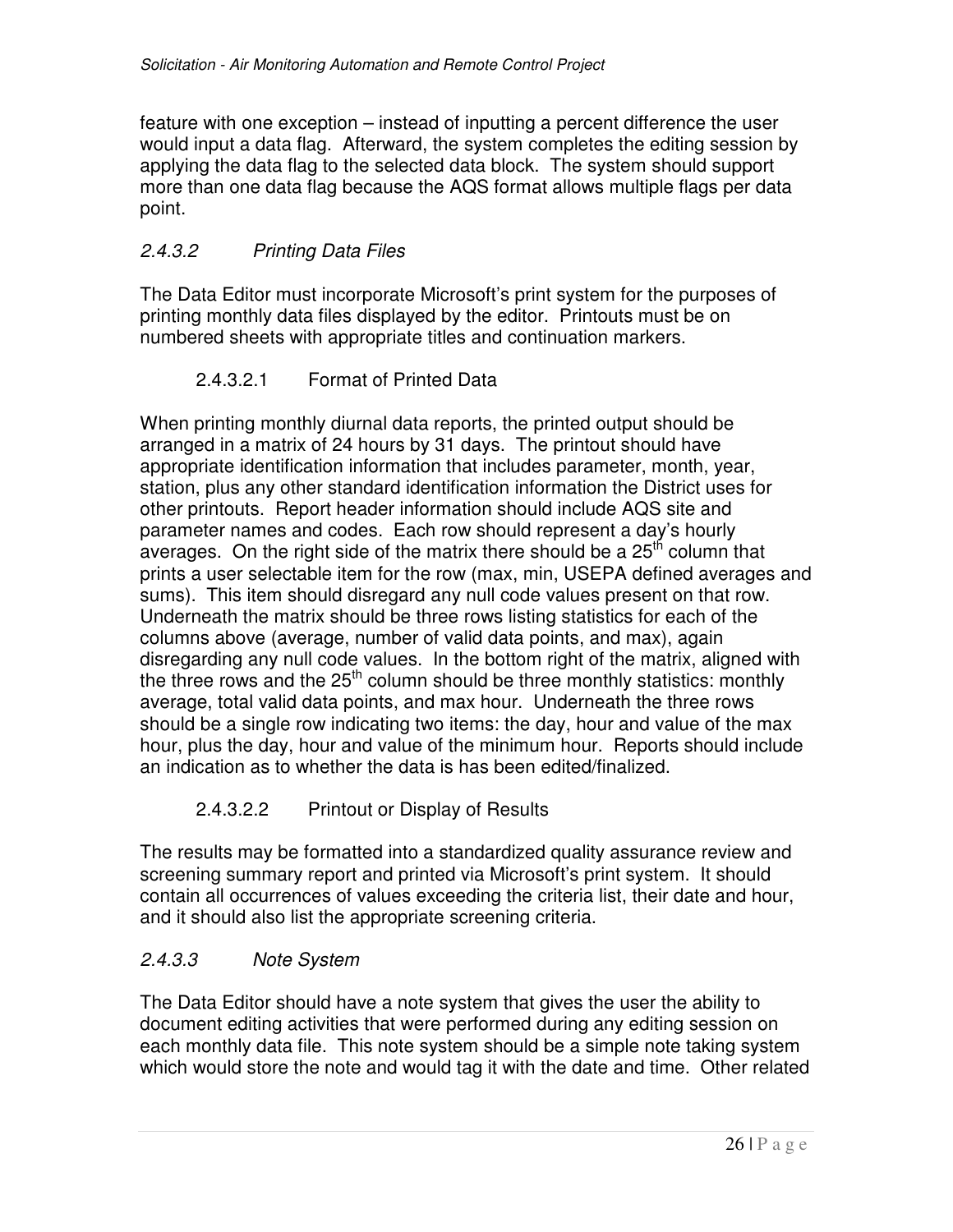data processing programs, such as the "edit trail" program should be able to access these notes to assist in documenting changes during any edit session.

### 2.4.4 EDIT TRAIL PROGRAM

The system must maintain an "edit trail" of all changes made to data. A user must be able to view and print a summary of all edits done to a data file, display user editing notes, and restore data files to their previously edited or unedited state. For each subsection, please indicate whether or not the proposed system fully implements the desired feature.

### 2.4.4.1 Summary of All Edits Done to Data File

The edit trail must display appropriate information (i.e., data file name, month, year, parameter, date changed, etc.) so a user can easily select, review, and back-out changes as necessary. Additionally, the edit trail summary view should have sorting options by date/time, editor's name, types of edit activity, and edit flags. The edit trail summary view should display the items list below.

2.4.4.1.1 Edit Session

The edit trail summary view should display all edit sessions for a given data file, and each edit session should reflect all changes made to the monthly data file.

2.4.4.1.2 Edit Date and Time

The edit trail summary view should display a list of all edit sessions for a given data file sorted in either descending or ascending order by the date and time each edit was made.

### 2.4.4.1.3 Editor's Name

The edit trail summary view should display the name of the person who made the edit(s) associated with the edit session.

### 2.4.4.1.4 Edit Activity

The edit trail summary view should describe the type of edit that was made during each edit session.

### 2.4.4.1.5 Starting and Ending Day and Hour

The edit trail summary view should indicate the starting and ending day and hour covered by the edit.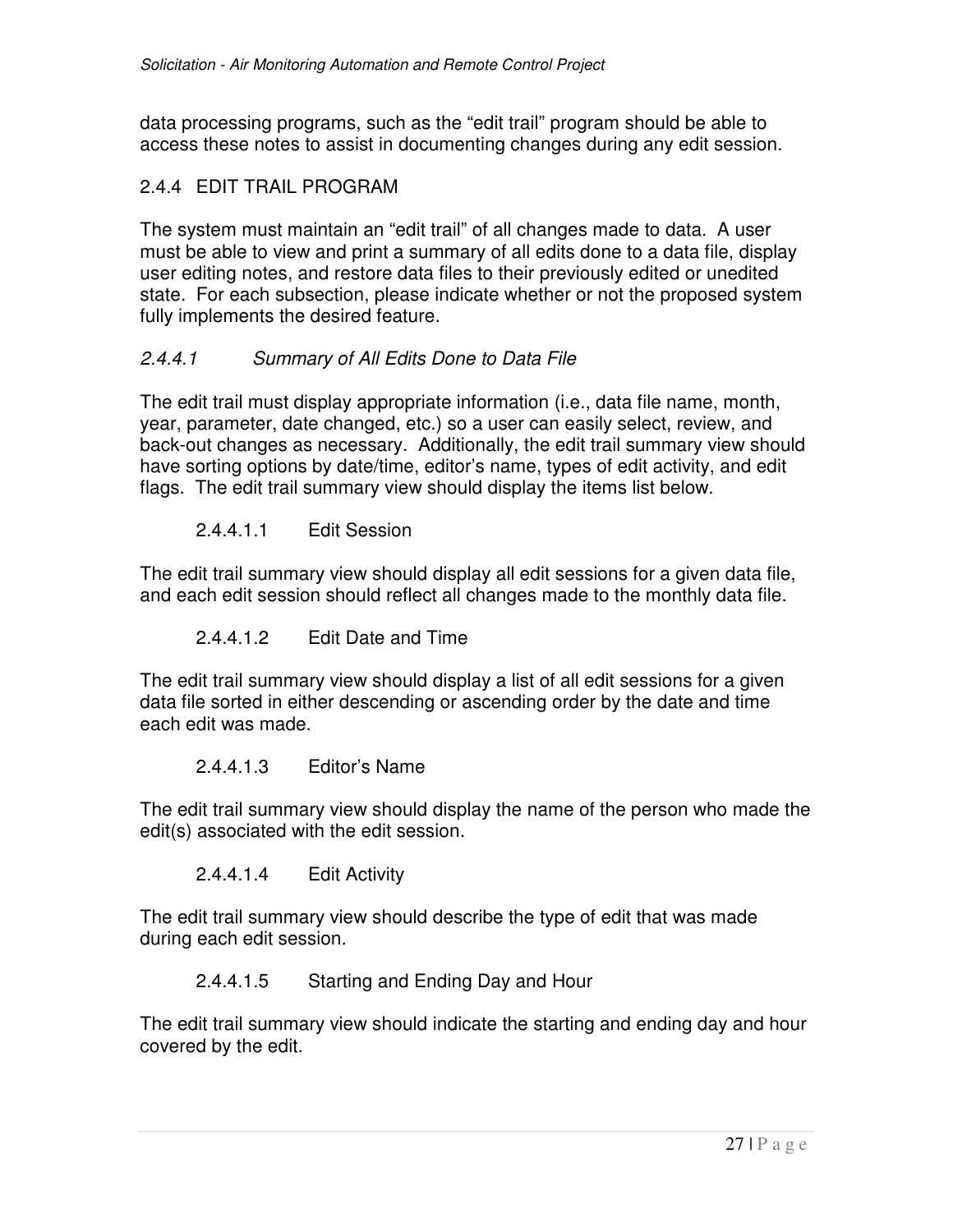#### 2.4.4.1.6 Starting Value

The edit trail summary view should indicate the initial or starting value applied during the edit. This would be appropriate when an edit was made to a string of hourly average values.

### 2.4.4.1.7 Ending of Final Edited Value

The edit trail summary view should indicate the ending or final edited value applied during each edit session.

2.4.4.1.8 Flags

The edit trail summary view should indicate the presence of any flag associated with the edited value or time interval.

#### 2.4.4.1.9 Display of User Editing Notes

The edit trail summary view should indicate the presence or absence of editor notes.

#### 2.4.4.1.10 Restoration to Previously Edited or Unedited State

A qualified user should be able to restore a monthly data file to any previously edited or unedited state. Like all other editing sessions, this action would be recorded in the edit trail summary log.

#### 2.4.4.1.11 Printing Edit Trail Summary

The user should be able to print the edit trail summary to any system printer.

### 2.4.5 QUALITY ASSURANCE PROGRAM

The system should include a full featured quality assurance program that enables a user to electronically maintain historical information regarding the performance and stability as well as the current and historical location of the different analyzers installed and maintained by the District. For each subsection, please indicate whether or not the proposed system fully implements the desired feature.

### 2.4.5.1 Data Screening Program

The system should incorporate a comprehensive quality assurance datascreening program. It must perform a complete quality assurance screening and review of all monthly data files residing on the system. The quality assurance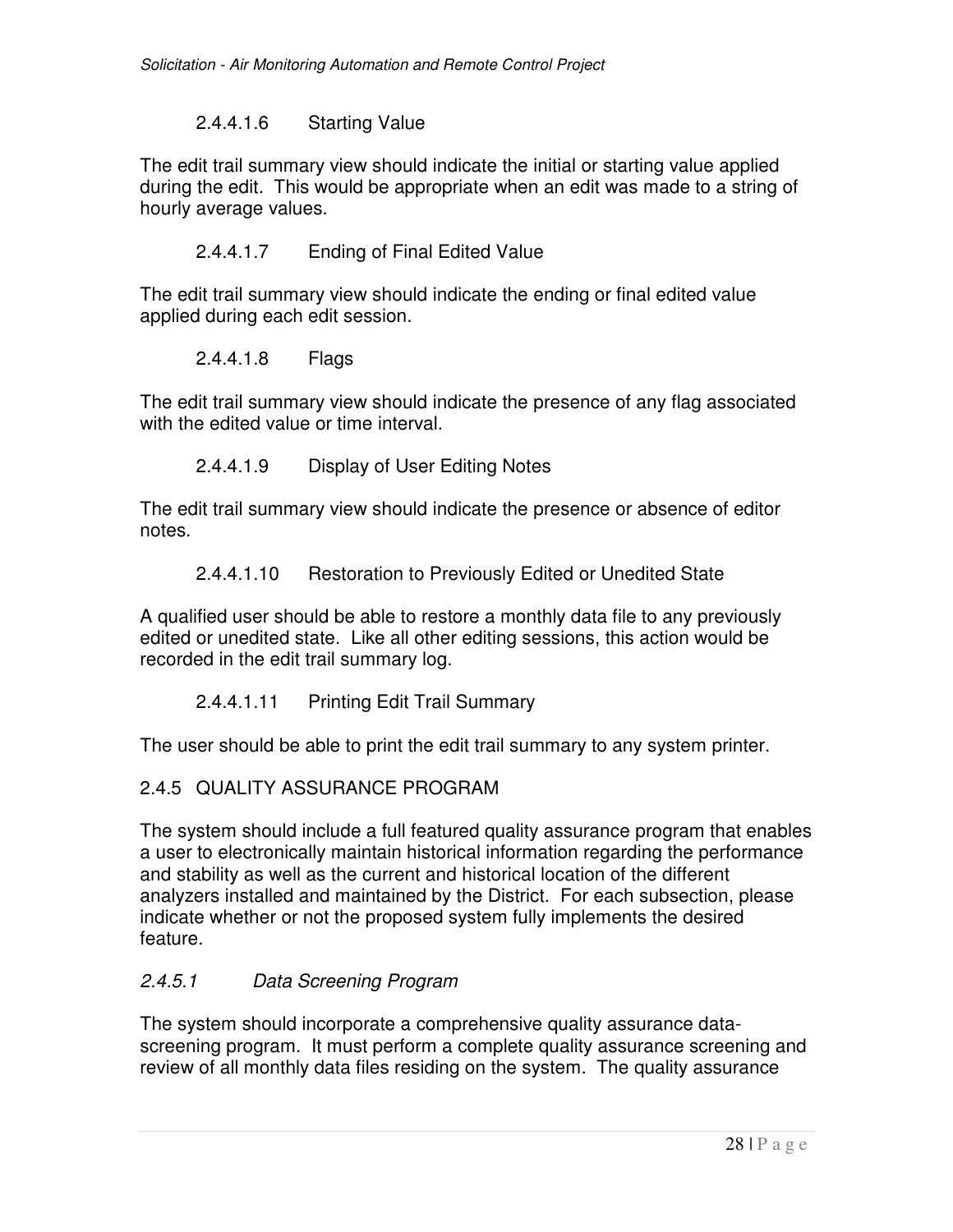program should perform at least twelve different types of data review and screening functions. At a minimum, it should review and screen for:

- Data values over a specified setting/value
- Data values under a specified setting/value
- Data values which do not change for X number of hours
- Data values exceeding the rate of change criteria set by the data logger at the remote monitoring station
- A parameter that is greater than a second parameter for any hour in the month
- A parameter that is less than a second parameter for any hour in the month
- Data values exceeding the full-scale range of the data logger at a remote monitoring station
- District representativeness criteria

The quality assurance program should have the capability to print reports summarizing the results of the screening process. The print functions should integrate with Microsoft Windows print system.

#### 2.4.5.2 Preventative Maintenance Schedule Program

The system should have a comprehensive preventative maintenance scheduling program. This program may keep track of a wide range of preventative maintenance schedules and tasks and alert staff when maintenance is due at any given air monitoring station. The preventative maintenance program should sort tasks and schedules by site, assigned technician, date, and activity type. A user may be able to view and print a maintenance worksheet that is used to log all maintenance activities.

#### 2.4.5.3 Calibration Summary Reports

The system should have a program that retrieves (automatic or manual) calibration data from data loggers at the remote monitoring stations. The system should include pre-defined standard reports. Additionally, the system should include a report writer so a user is able to create custom reports.

### 2.4.5.3.1 Standard Reports

There should be a standard report that users print.

### 2.4.5.3.2 Calibration Summary Report

There should be a multipoint calibration summary report that users print.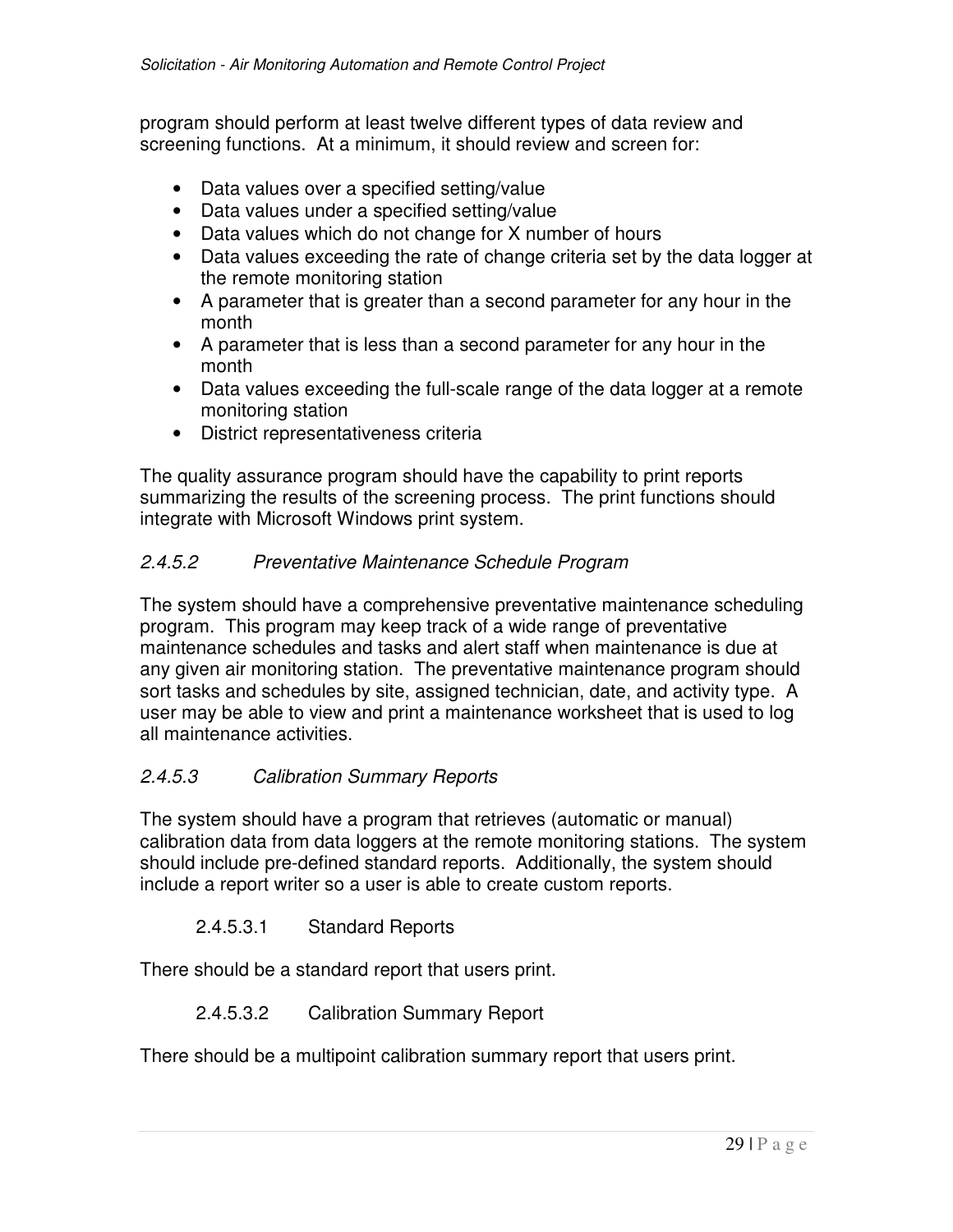### 2.4.5.3.3 Theoretical vs. Actual Calibration Data Report

The system should include a report that compares actual versus theoretical values for calibration data (zeros, precisions, and high spans). The report format should include fields for site name, date, parameter, zero value, precision value (both actual and theoretical), offset for precision correction, and its percent error.

### 2.4.5.4 Precision Statistics Report

The system should have the capability to generate and print precision statistics reports. The calibration data used to generate this report must be stored by the system. Normally, calibration data results would be retrieved daily according to a schedule established by an administrator and/or system user. At a minimum, the precision statistics report should contain the following information.

### 2.4.5.4.1 Station Name and Pollutant

The precision statistics report must display the name of the station where the precision calibrations were obtained and the pollutant associated with each precision calibration.

### 2.4.5.4.2 Number and Date of Precision Calibrations

The precision statistics report must display the number of precision calibrations performed during the quarter for each pollutant at the site. The report may also display the date each precision check was performed.

### 2.4.5.4.3 Baseline Zero

The precision statistics report must indicate if a zero offset was applied to the calibration data. If a zero offset was applied, the zero offset value must be listed in the report.

2.4.5.4.4 Net Data Logger Response After Corrections

The precision statistics report must indicate the net data logger response after zero and/or span corrections that had been applied to the calibration data.

2.4.5.4.5 Net Data Logger Response with No Corrections

If no corrections were applied to the calibration data, the net data logger response with no corrections must be listed on the report.

2.4.5.4.6 True Concentration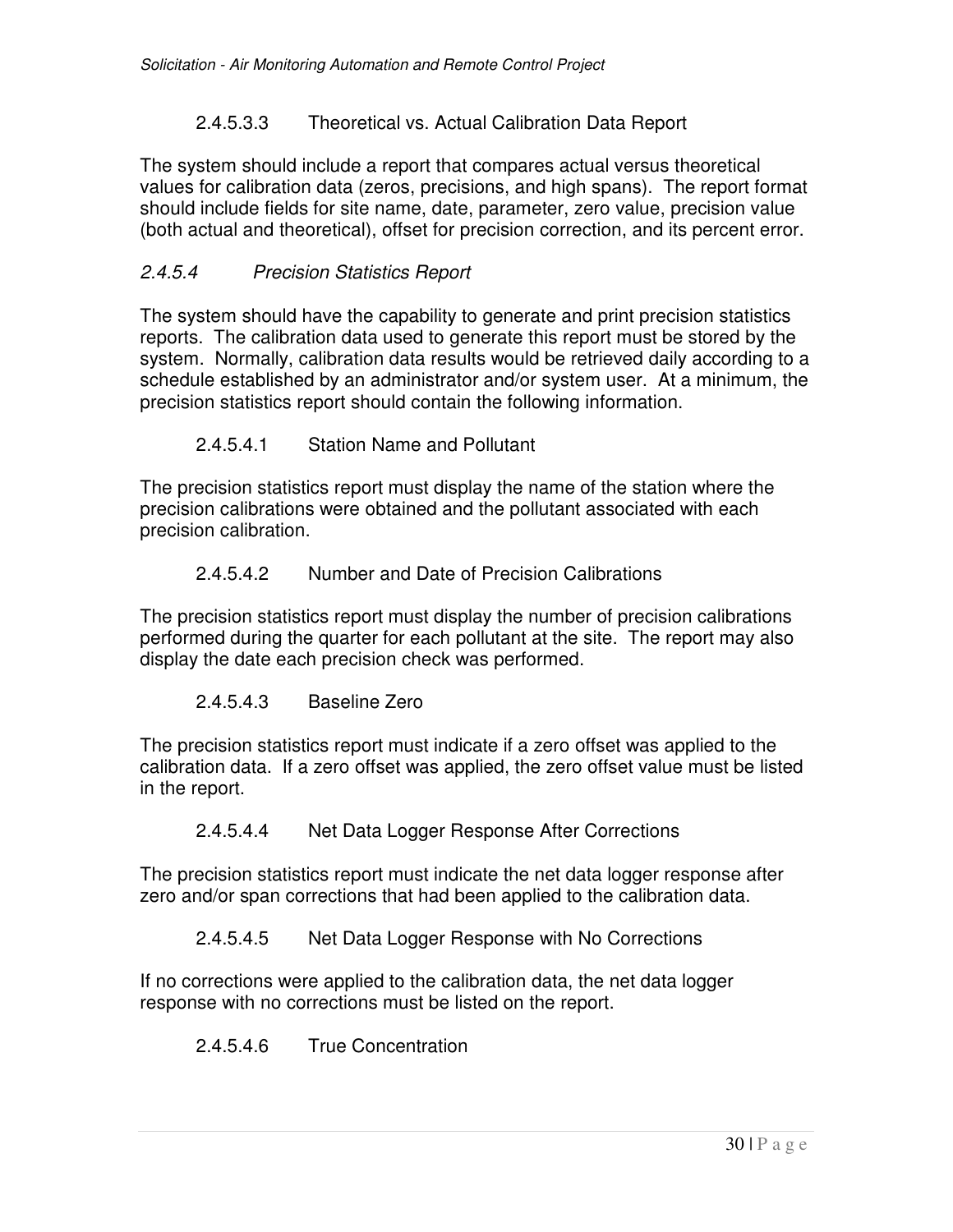The precision statistics report should indicate the true concentration of the precision calibration.

### 2.4.5.4.7 Net Data Logger Percent Difference

The precision statistics report should indicate the net data logger percent difference for the precision calibration.

### 2.4.5.4.8 Average Percent Difference

The precision statistics report must have the ability to calculate the average percent difference of all precision calibrations performed on a specific pollutant throughout a quarter. The quarterly precision statistics report must also display the average percent difference with the format of the report.

### 2.4.5.4.9 Standard Deviation

The precision statistics report must have the ability to calculate the standard deviation of the average percent difference of all precision calibrations performed on a specific pollutant throughout a quarter. The quarterly precision statistics report must also display the standard deviation with the format of the report.

### 2.4.5.4.10 Lower and Upper Probability Limit

The precision statistics report must have the ability to calculate the lower and upper probability limits of the average percent difference of all precision calibrations performed on a specific pollutant throughout a quarter. The quarterly precision statistics report must also display the lower and upper probability limits within the format of the report.

### 2.4.5.5 X Bar R Control Charts

The system must have the ability to generate X Bar R control charts for tracking calibration statistics data. A user must be able to create, display, and print standard control charts that calculate upper and lower control limits using different time intervals (i.e., weekly, monthly, or annually) for calibration data based on any combination of parameters and sites.

### 2.4.5.6 Power Failure Summary Reports

The system must contain a power failure tracking system that tracks occurrences and duration of power failures. From this information, a user must be able to create, view and print detailed and summary reports. Report examples include:

• Annual power failure summary report that lists each power failure and its duration.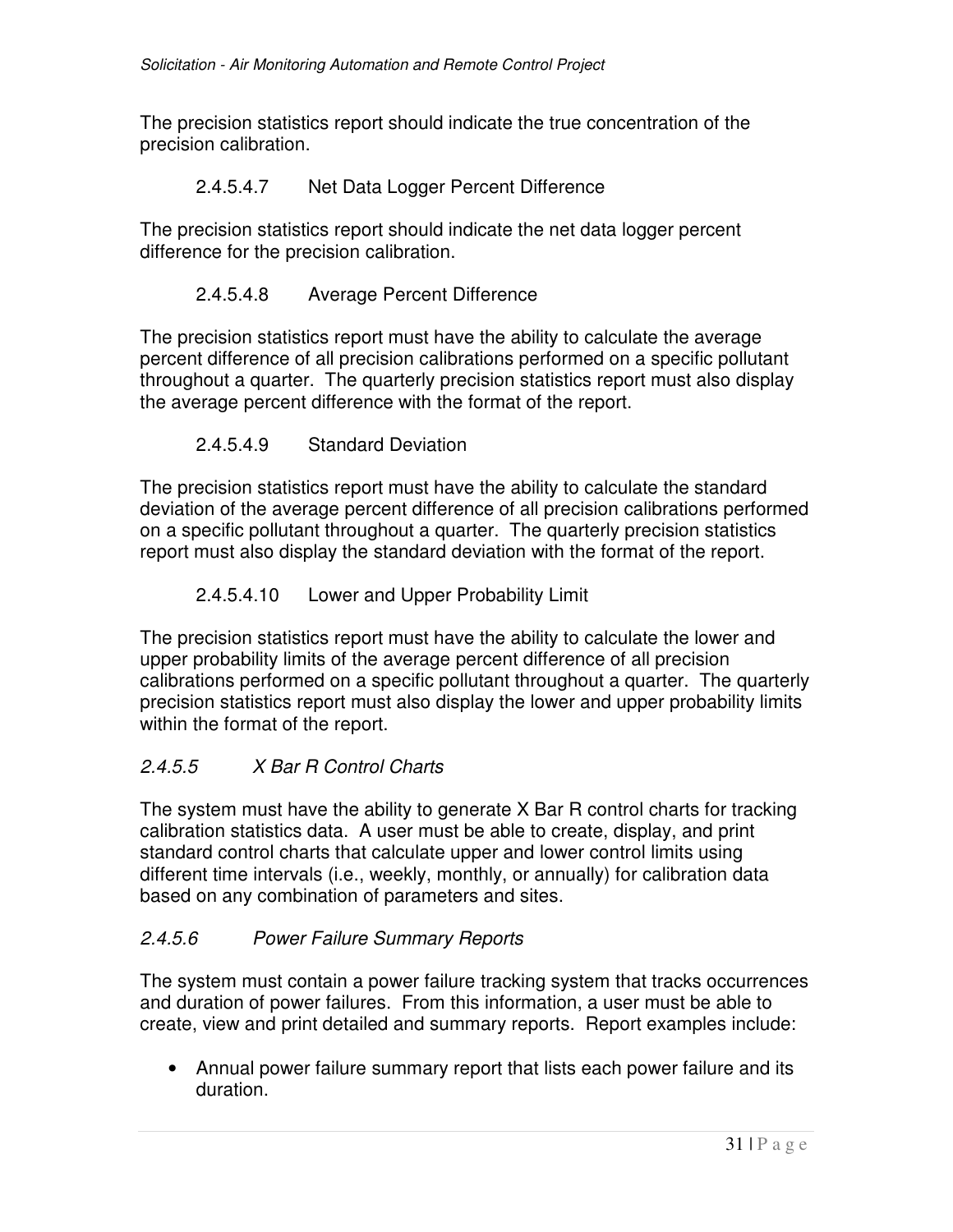• Detailed power failure report that lists the details of each power failure, such as, start/end date and time, duration in minutes, and quantity (in minutes or hours) of data flagged invalid.

### 2.4.5.7 Data Statistics Summary Report

The system should create a Data Statistics Summary report. This report should summarize the daily and monthly downtime hours for each parameter at a given station. The Data Statistics Summary report should contain the following information:

- Station identification
- Report creation date
- By pollutant and list the hours
- Total downtime per parameter for each day
- Total downtime per parameter for each month
- Monthly recovery rate percentage for each parameter

### 2.4.5.8 Air Quality Values Relative to Standards

The system may create an Air Quality Value Relative to Standards Summary Report. This report must summarize up to the five highest values during a month for all parameters at any given site, which are subject to state of federal standards (i.e., CFR part 40).

The Air Quality Value Relative to Standards Summary Report must contain but not be limited to the following information:

- Identifying Information: station name, District station number, and AQS number
- Report creation date
- The X highest values (X to be determined by the user) for each parameter per site based on 1, 2, 3, 8, and 24 hour USEPA defined averages
- State, federal primary and federal secondary standards for each parameter
- Optionally, state health advisory and alert levels
- Total count of exceedances per parameter according to state, federal primary and federal secondary standards.

### 2.4.5.9 Data Completeness Report

The system must create a report to evaluate USEPA data completeness requirements.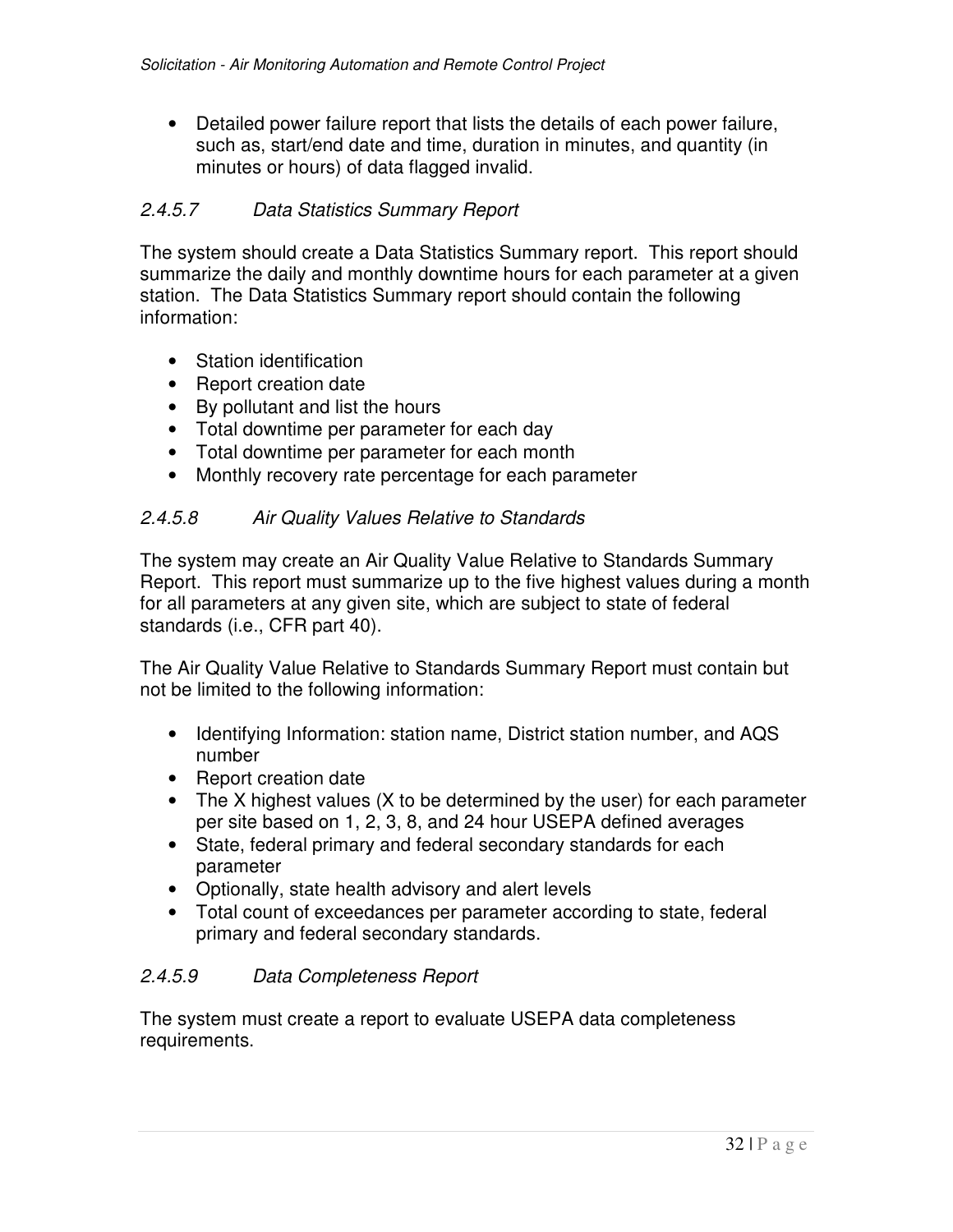### 2.4.6 STRIP CHART PROGRAM

The system must incorporate a full-featured electronic strip chart program that has similar features to a hardware based strip chart printer. The data used to generate the chart must be the original, unmodified data collected from the DAS. The strip chart program must allow a user to view historical or real-time strip chart data formatted to display one-minute averages. For each subsection, please indicate whether or not the proposed system fully implements the desired feature.

### 2.4.6.1 User Interface

The strip chart displays should be realistic in nature, similar to a conventional electro-mechanical strip chart recorder. It must display sub-minute air monitoring data for a range of one to eight parameters. A user must be able to adjust the scaling (i.e., no averaging, one-minute averages, five-minute averages, etc.) and line colors for the strip chart displays.

The strip chart program must provide strip chart editing features (i.e., chart annotation). All annotations must be stored along with the chart itself for later retrieval.

### 2.4.6.2 Vertical or Horizontal Display

The strip chart display program must have an option for viewing strip charts in vertical or horizontal attitude. Each strip chart display must contain a legend describing each displayed parameter and its zero and full-scale range in engineering units, and the engineering units themselves. Each strip chart must display a PST (Pacific Standard Time) based time baseline.

### 2.4.7 ROSE PLOTS

The system must create, display, and print rose plots. The system must prepare rose plots for wind direction versus wind speed, and wind direction versus any other aerometric data stored on the system.

#### 2.4.8 FREQUENCY DISTRIBUTIONS

The system should create, display and print frequency distribution data for both wind direction versus wind speed, and wind direction versus any other aerometric data stored on the system.

### 2.4.9 STANDARD REPORTS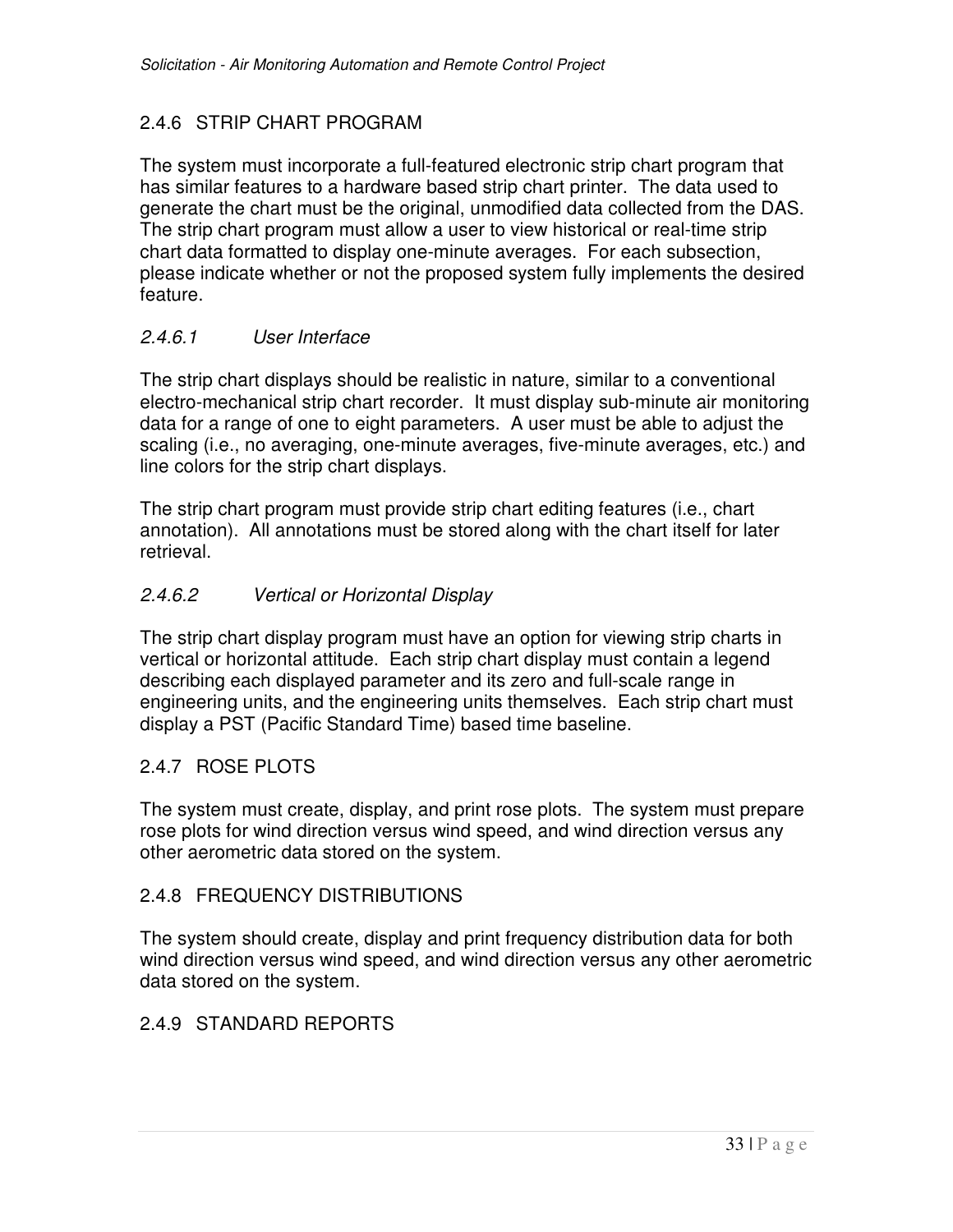The system must display and print Standard Data Summary reports in the following formats – Diurnal Report and the Vendor's Standard Data Matrix Report form.

### 2.4.10 AIR QUALITY SYSTEM (AQS) GENERATION PROGRAM

The system must have the capability to import and export legacy AIRS and AQS data files as required by the USEPA. A user must be able to configure an AQS export process to include standard AQS identification information. The method for creating an AQS export file must be flexible enough in that it allows a user to select any combination of parameters and/or stations for inclusion in the AQS file.

#### 2.4.11 PRECISION AND ACCURACY REPORTING SYSTEM (PARS) GENERATION PROGRAM

The system must have the capability to generate PARS data files as required by the USEPA. A user must be able to configure a PARS data file to include standard PARS identification information. The method for creating a PARS data file must be flexible enough to allow a user to select any combination of parameters and/or stations on a day-to-day basis for inclusion in the PARS file.

### 2.4.12 SYSTEM SECURITY

The system must contain a multi-level security system in order to prevent unauthorized access to the system, sub-menus, screens and its components. An administrator must have the ability to assign users of the system any combination of access rights (i.e., view, modify, delete, etc.) to the various functions available throughout the system. The security system should support the following features:

- Administrative UserID and Password with full access to system
- User accounts names of any length with associated fields for account expiration date, force periodic password changes after a certain period, grace logins, disable account flag, and access rights
- Group names of any length with the same associated fields as user account names, plus an additional field for member names
- All modifications to data by an end-user must be tracked by the system

### 2.4.13 ALARM SYSTEM

The system must have a comprehensive alarm reporting and notification system. The alarm system should automatically warn via email designated users when specific pollutants reach pre-determined levels (based on alarm thresholds) or analyzer quality assurance data vary from established ranges at remote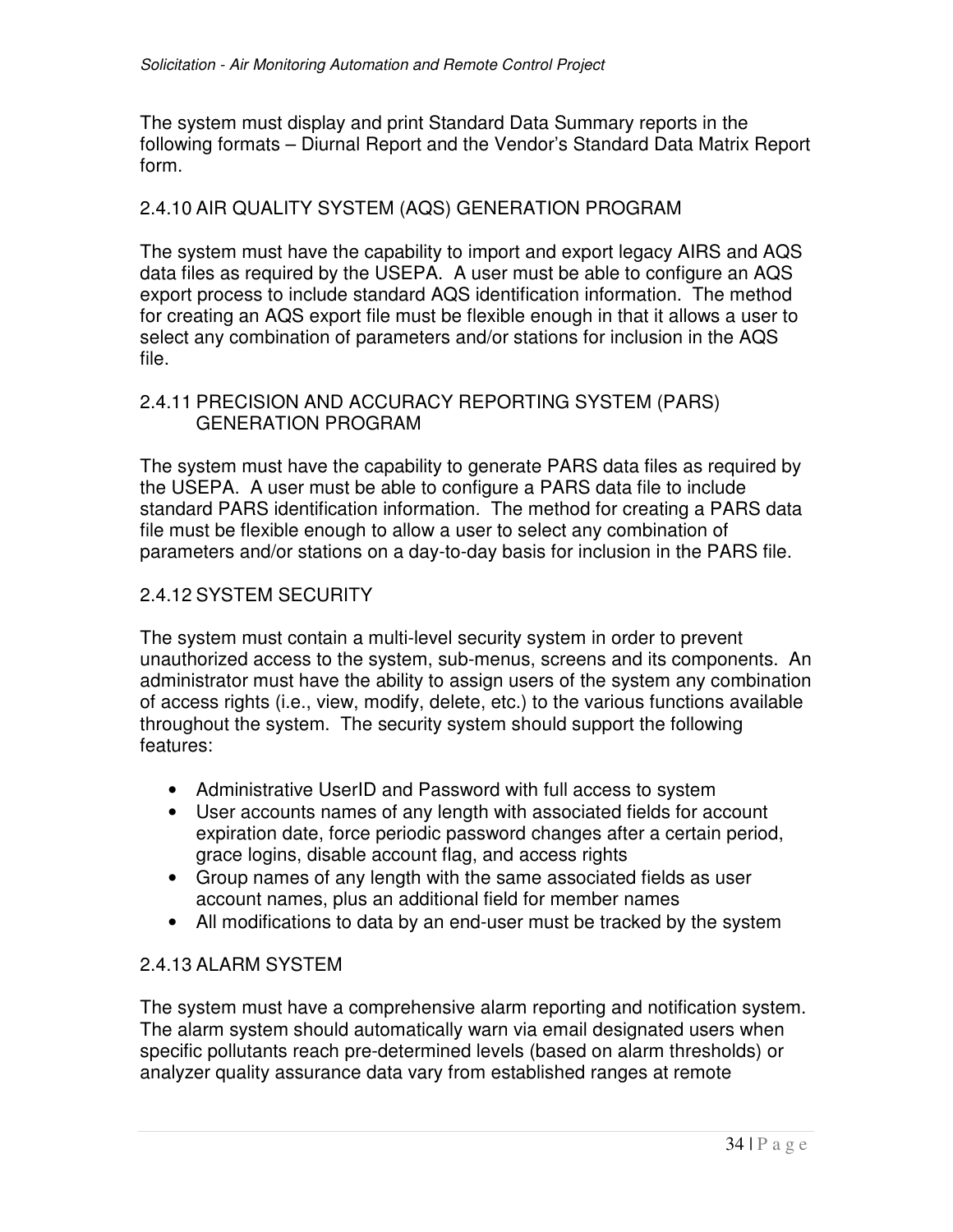monitoring stations. Please indicate whether or not the proposed system fully implements the desired feature listed in this section.

### 2.4.13.1 Alarm Threshold Tables

The administrator or designated user must be able to set and establish thresholds, and afterward the system should compare data collected from the sites against the thresholds and alert system users when an alarm condition has occurred.

### 2.4.14 FIXED ASSET TRACKING PROGRAM

The system should allow the tracking of the current and historical location of fixed assets installed, operated and maintained by the District as part of its air monitoring network. Fixed Assets are defined as analyzers, monitors, sensors, computers, etc. which are operated at each air monitoring station. This program should also include an electronic log to document asset specific comments and be integrated into the electronic station log.

# **3.0 DELIVERY AND INSTALLATION**

## **3.1 Project Management**

### 3.1.1 PROJECT PLAN

Vendors are required to supply a proposed schedule for system implementation, along with a complete description of the key teams responsible for the installation of the system. The proposed schedule must agree with the District's project schedule listed in section 1.4 of this solicitation.

### 3.1.2 RESPONSIBILITY MATRIX/SCHEDULE

A master project schedule must be included, along with a work responsibility matrix, identifying the tasks the vendor and/or their sub-contractors will perform and the tasks that the District is expected to perform to successfully install the new system.

### **3.2 Installation Requirements**

### 3.2.1 RESPONSIBILITY

The selected vendor is responsible for the complete engineering of the new system and interconnecting facilities.

### 3.2.2 INITIAL WORK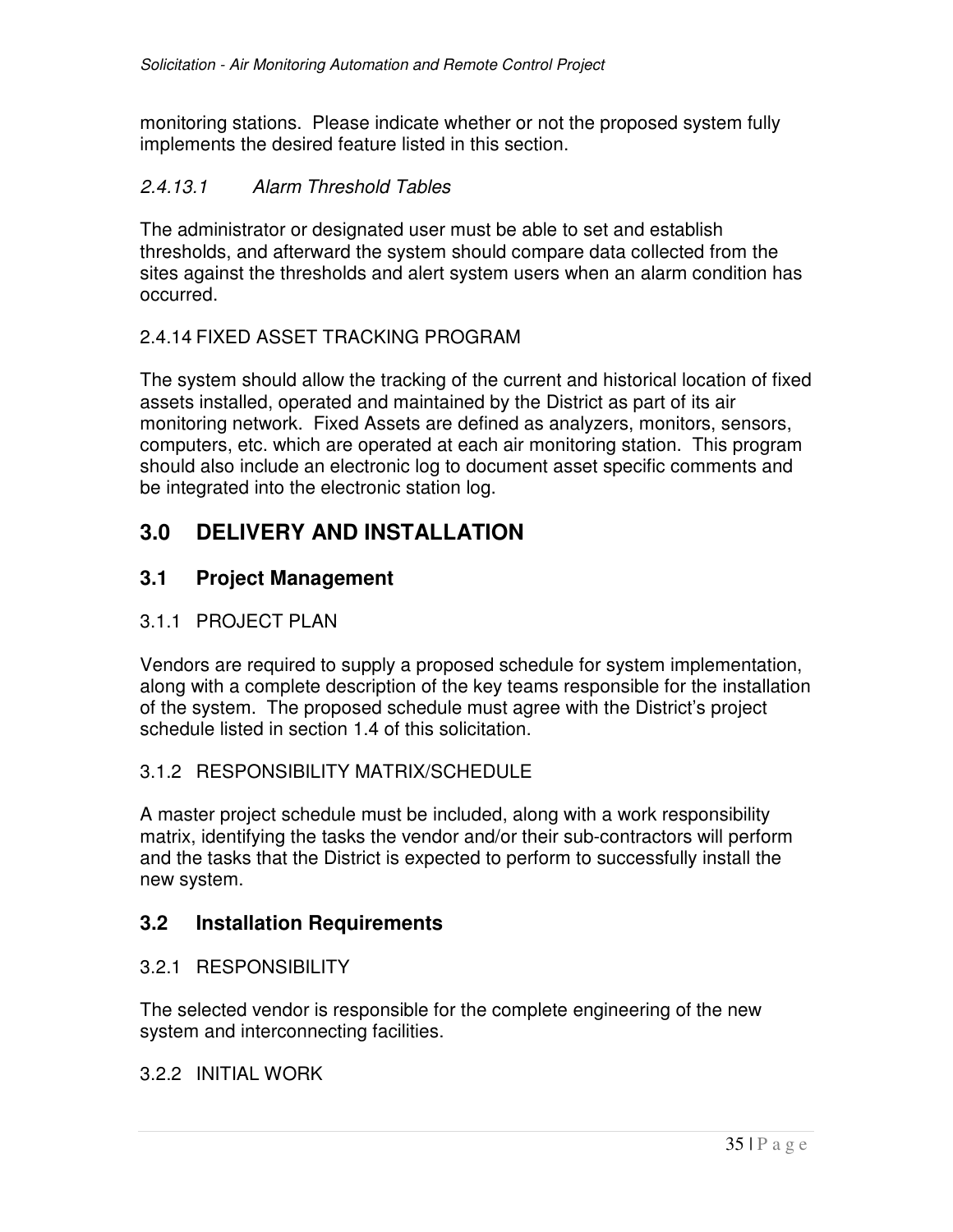Vendor will perform system preparation and original system initializations.

### 3.2.3 CHARGES

Charges must be itemized for initial installation and for any and all maintenance agreements.

### **3.3 Facility Requirements**

Vendors must furnish all space, power, and environmental requirements for the proposed system.

#### 3.3.1 POWER

Specify all power requirements, including any special conditioning or grounding requirements.

### 3.3.2 HEAT, TEMPERATURE, AND HUMIDITY

Vendor must provide heat dissipation for the proposed system, and the recommended safe operating temperature and humidity range for the proposed system.

#### 3.3.3 FLOOR LOADING

Vendor must provide complete floor loading requirements.

### **3.4 Cable Requirements**

Vendor must provide cables and wiring for all proposed system connections.

### **3.5 Training**

#### 3.5.1 TRAINING REQUIREMENTS

The selected vendor must conduct end-user training on District premises, tailored specifically to the District's particular requirements (e.g., application setup/maintenance, SQL database administration, communication services administration, etc.).

### 3.5.2 TRAINING PLAN

Vendor must also provide an intensive training program and training materials for District personnel who will train future employees.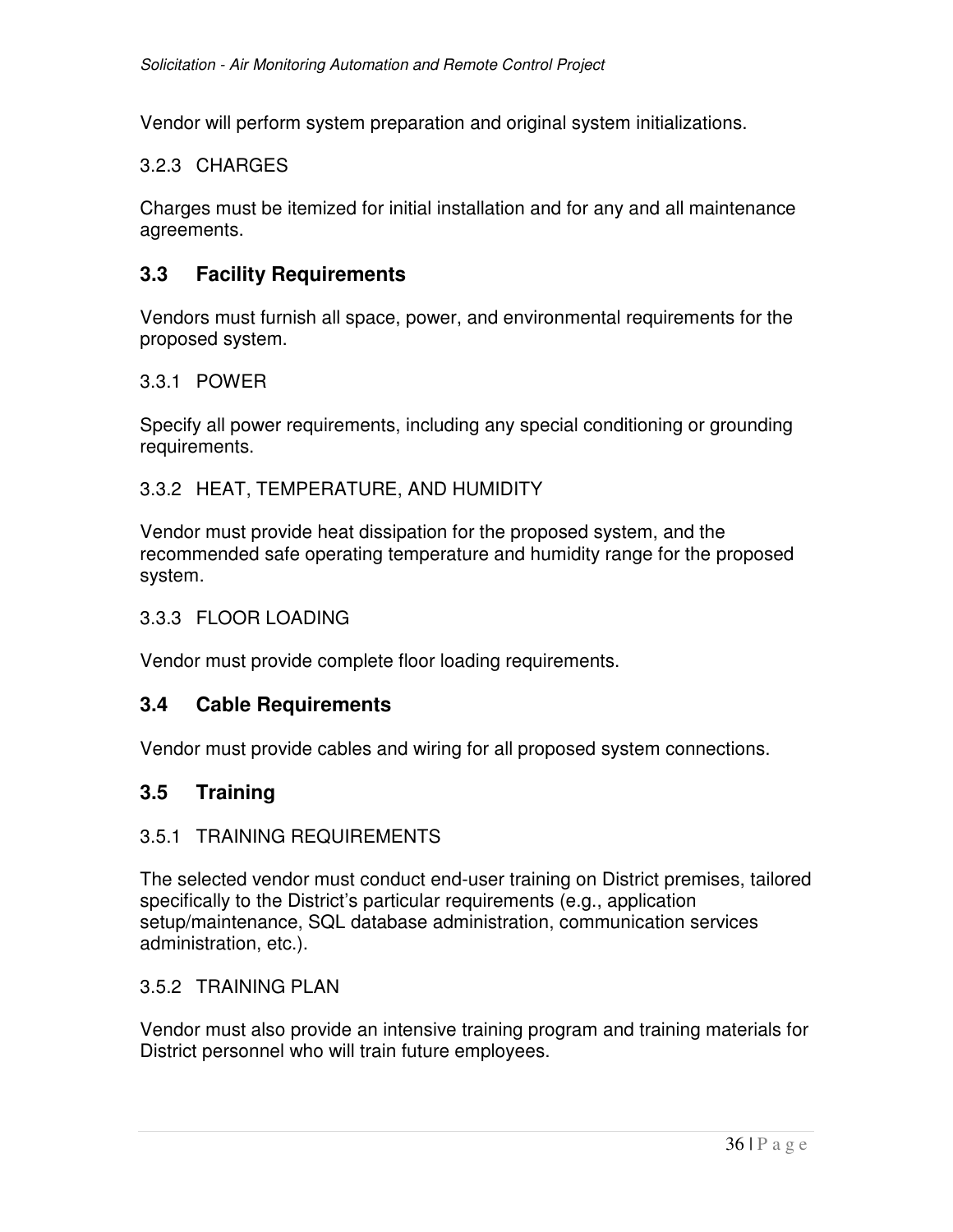### 3.5.3 TRAINING DESCRIPTION

For each product application proposed, provide a detailed description of the training the vendor will provide. Specify the cost of this training.

#### 3.5.4 MATERIALS

Reference copies of the training materials may be included as part of the bidder's response to this solicitation.

### **3.6 System Administration**

The vendor must provide a complete description of the proposed system's customer administration capabilities. Include in your response any items outside the administration capabilities of District technical staff.

# **4.0 VENDOR SERVICE**

### **4.1 Maintenance and Warranty**

A complete maintenance and warranty agreement must be included as part of the proposal, including all options available for extended coverage and full pricing details for each level of coverage.

#### 4.1.1 ONE YEAR WARRANTY

The system and all associated equipment in the proposal must be warranted by the vendor and by the manufacturer to be free of defects in equipment, software, and workmanship for a period of at least one year following system cutover at no additional cost to the District.

#### 4.1.2 DEFECTIVE PARTS

During the warranty period and any subsequent maintenance agreement, any defective components shall be repaired or replaced at no cost to the District.

#### 4.1.3 MAINTENANCE PERSONNEL

All system maintenance during the warranty period and under any maintenance agreements shall be performed by the successful vendor using personnel employed or subcontracted by the bidder and at no additional cost to the District (other than those charges stipulated to maintain the warranty or maintenance agreement).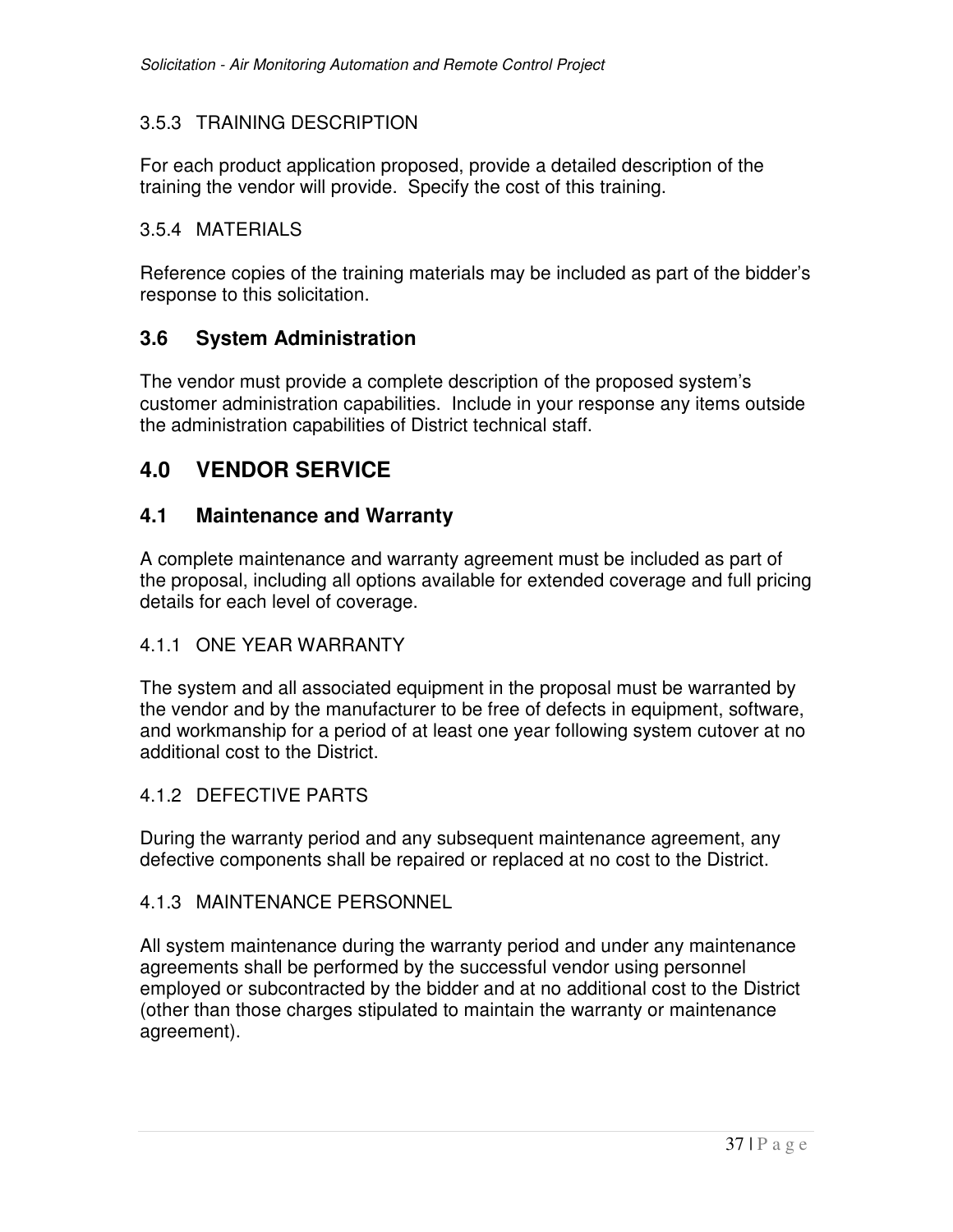# **4.2 Logistical Support**

Vendor should identify the contact information for the vendor's local service centers and the number of service personnel trained on the proposed system. Include in this section any other support levels in the local area available to the District for the maintenance of the proposed system.

### **4.3 Repair Response**

### 4.3.1 SYSTEM MONITORING

The selected vendor should provide routine system monitoring to assure the continued operation of all system components.

#### 4.3.2 REMOTE MONITORING CAPABILITIES

The proposal must include a complete description of the vendor's remote monitoring capabilities, remote diagnostics, and remote repair.

#### 4.3.3 LOCAL MONITORING CAPABILITIES

The proposal must include a complete description of the vendor's local monitoring capabilities, local diagnostics and local repair.

#### 4.3.4 REPAIR COMMITMENT

The vendor must include a description of the repair commitment from the time that the trouble is reported to the vendor through the time the trouble is cleared.

#### 4.3.5 48-HOUR RESPONSE

During the warranty period, the vendor must supply no more than a 48-hour onsite response to major problems, 24 hours a day, 7 days a week.

#### 4.3.6 MAJOR/MINOR PROBLEMS

Vendors must describe their definitions of major and minor problems.

### 4.3.7 OUTSOURCING SERVICES

Describe the outsourcing services the vendor offers customers to administer, manage, and support the system.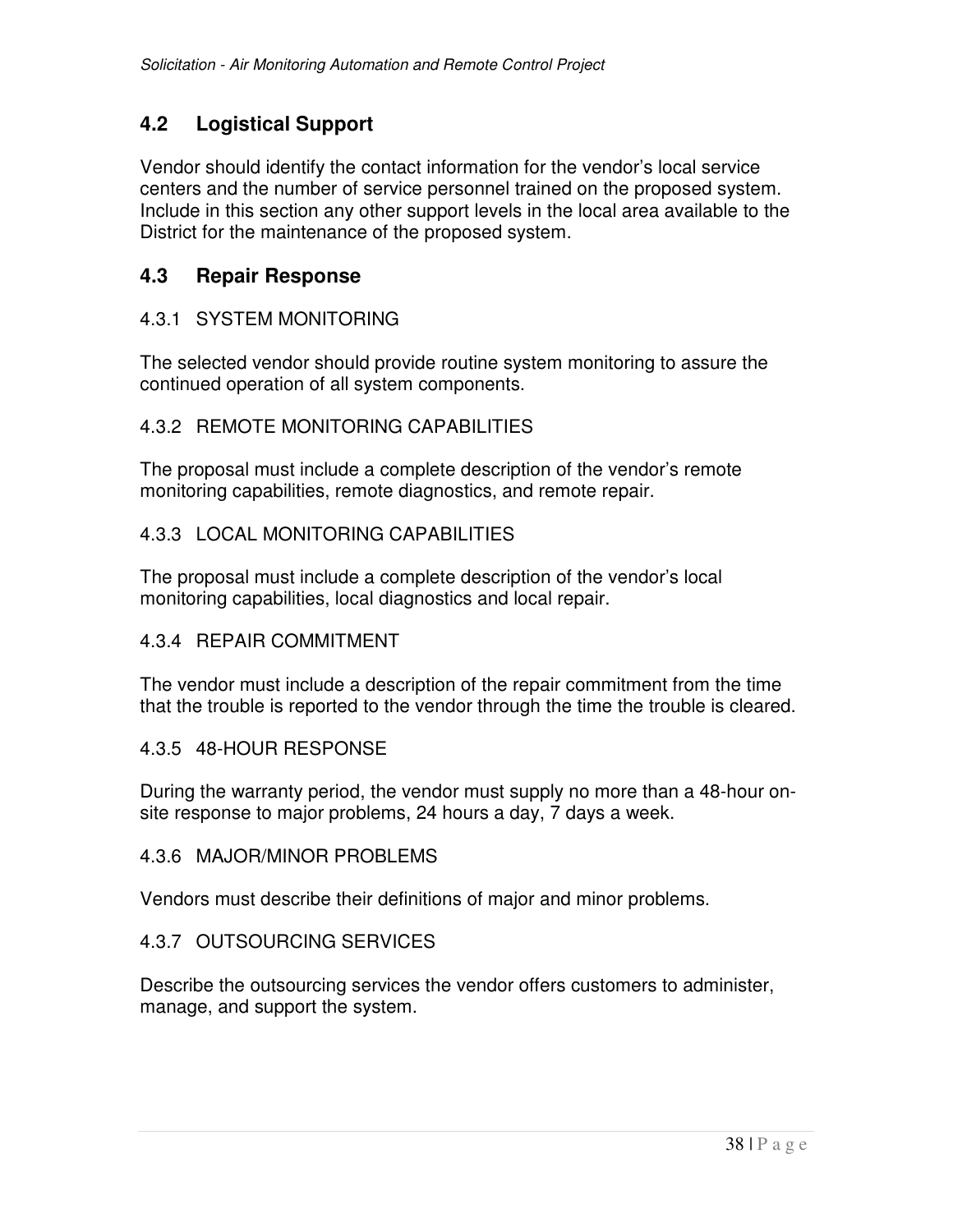### 4.3.8 PLANNING

#### 4.3.8.1 Preventative Maintenance

Explain any services the vendor offers that would assist in disaster avoidance and recovery planning for the proposed system.

#### 4.3.8.2 Spare Parts Availability

Describe the availability of spare parts maintained in the local area for critical hardware and software. Include in your response a list of items considered critical.

#### 4.3.8.3 Replacement Time

Describe the process and amount of time required for full replacement of the central operating hardware/software of the system, assuming a suitable site exists for locating the replacement components.

#### 4.3.8.4 Emergency Installation

How long does it take trained personnel to install and load operating system software and database software if a major disaster destroys the principal node of the system? Explain for remote nodes as well.

#### 4.3.9 IMPLEMENTATION

#### 4.3.9.1 Recovery Plan

Explain the available services provided by the vendor to allow for a high level of recovery from disasters (e.g., within 2 hours, 4 hours). Include any associated costs in your response.

#### 4.3.9.2 Replacement Options

Describe the options available to the District if a system node is destroyed (e.g., replacement with the next machine on the assembly line, replacement systems available locally, etc.).

# **5.0 CONFIGURATION/PRICING**

This section identifies the all-inclusive fee to be charged for this project, with specific materials, labor, and other expenses contained within the all-inclusive fee. A detailed bill of materials (containing manufacturer, part numbers, product description, quantity, unit price, and price extension) should be included. This section should be divided by functional area (client/server DBMS system (back